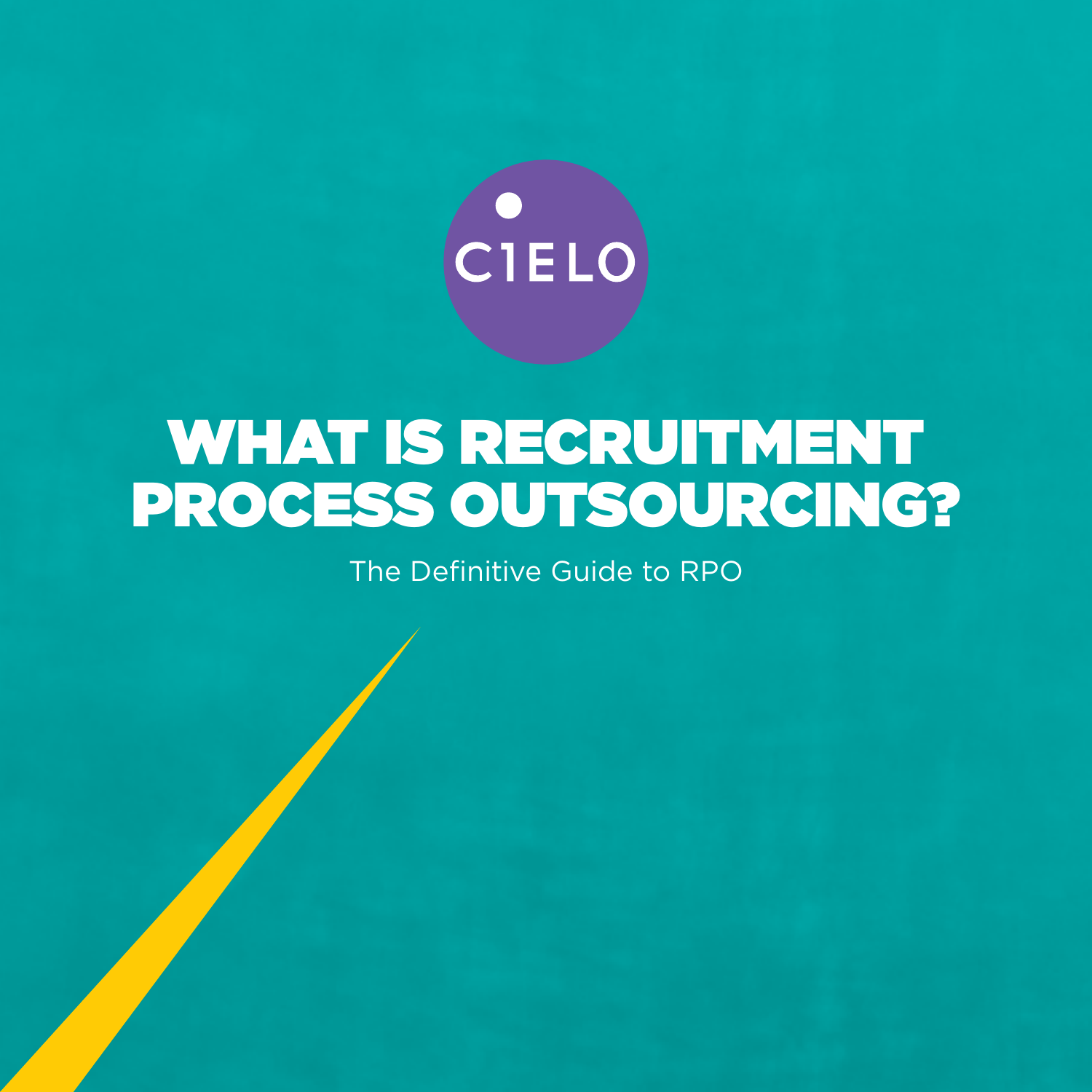### 1. INTRODUCTION

### 2. WHAT IS RECRUITMENT PROCESS OUTSOURCING?

- RPO Definitions
- Why Consider RPO?
- Who is Using RPO?

### 3. DIFFERENT FORMS OF RPO

- What an RPO Partnership Includes
- Enterprise RPO
- Hybrid RPO
- Project RPO

### 4. SELECTION AND IMPLEMENTATION

- Before You Start an RPO Partnership
- What to Expect During Implementation
- Cielo's Recruitment Process

### 5. THE RESULTS

6. CONCLUSION

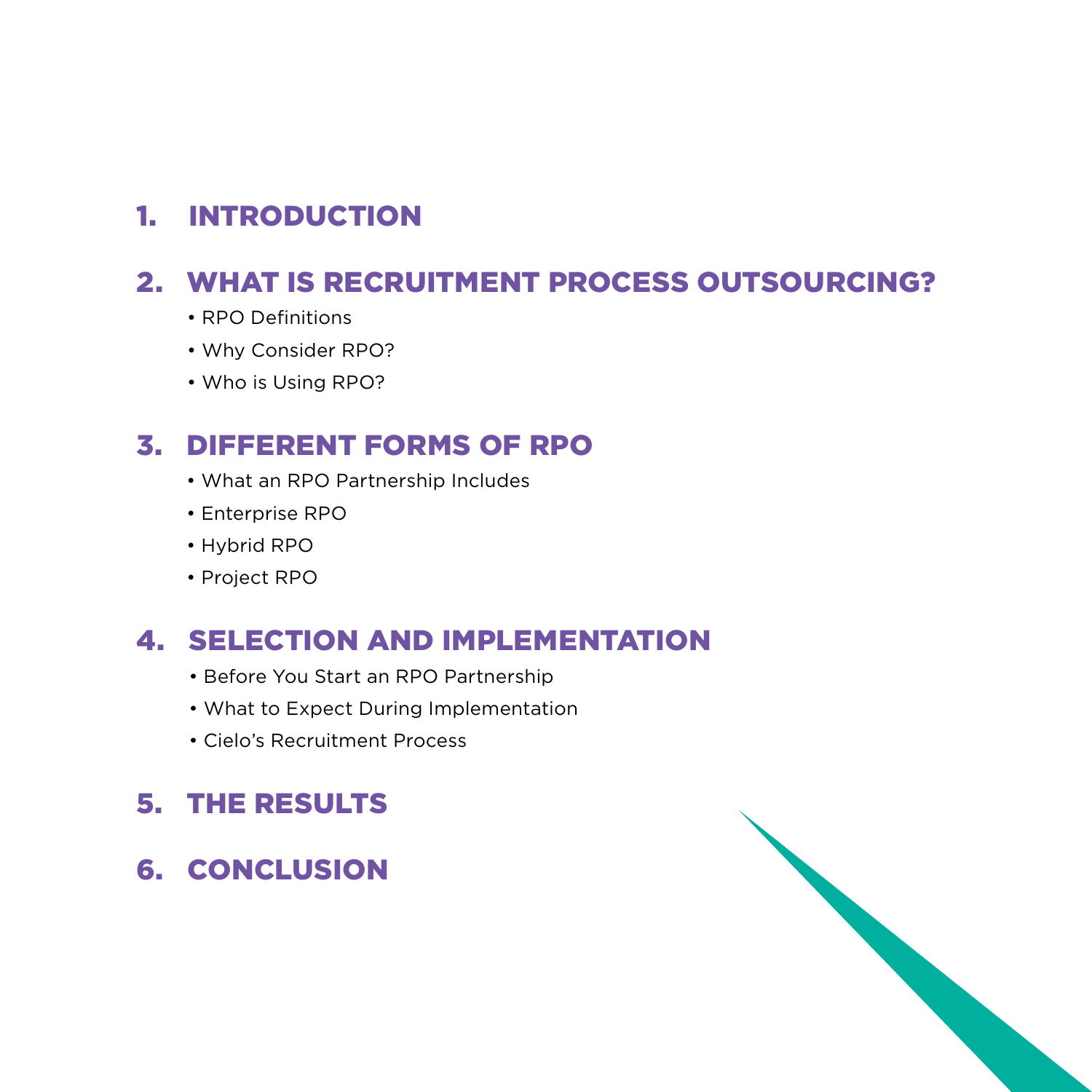# PART 1: INTRODUCTION

What could you accomplish if you had the best talent acquisition team in your industry?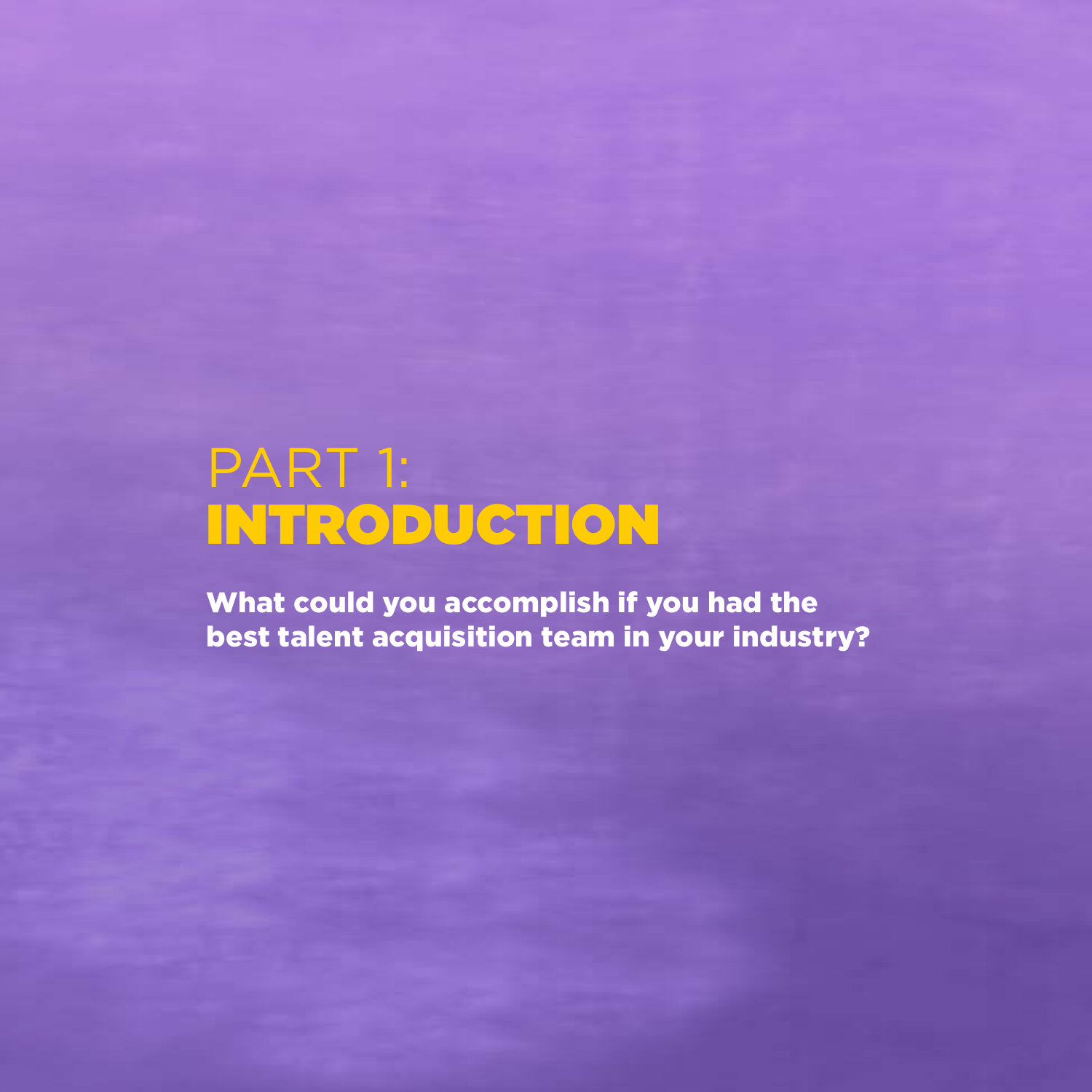## AN OVERVIEW OF RECRUITMENT PROCESS OUTSOURCING

#### The need for quality talent never ends.

responsibility, because talent acquisition is not what they do best. New growth, new product lines and new acquisitions: these are just a sampling of the many situations that create new challenges for talent acquisition – most critically, finding and attracting the right talent. Even the best organizations struggle with this

#### We believe businesses must focus on being the best in their industry, not on being the best at sourcing and acquiring talent.

Talent acquisition has changed, and it grows more complex by the day. As the world of employment evolves, so do the tools, tactics and strategies to locate the best talent. To master it all and find the right people for your organization, you need the help of dedicated talent acquisition professionals.

**Recruitment Process Outsourcing**, or RPO for short, provides just that.

Our industry helps organizations excel in this new age of talent acquisition. We immerse ourselves in the businesses of our partners and continuously develop new best practices. We implement cutting-edge recruitment methods and technologies, combined with deep industry knowledge, to deliver talent acquisition solutions that drive business results.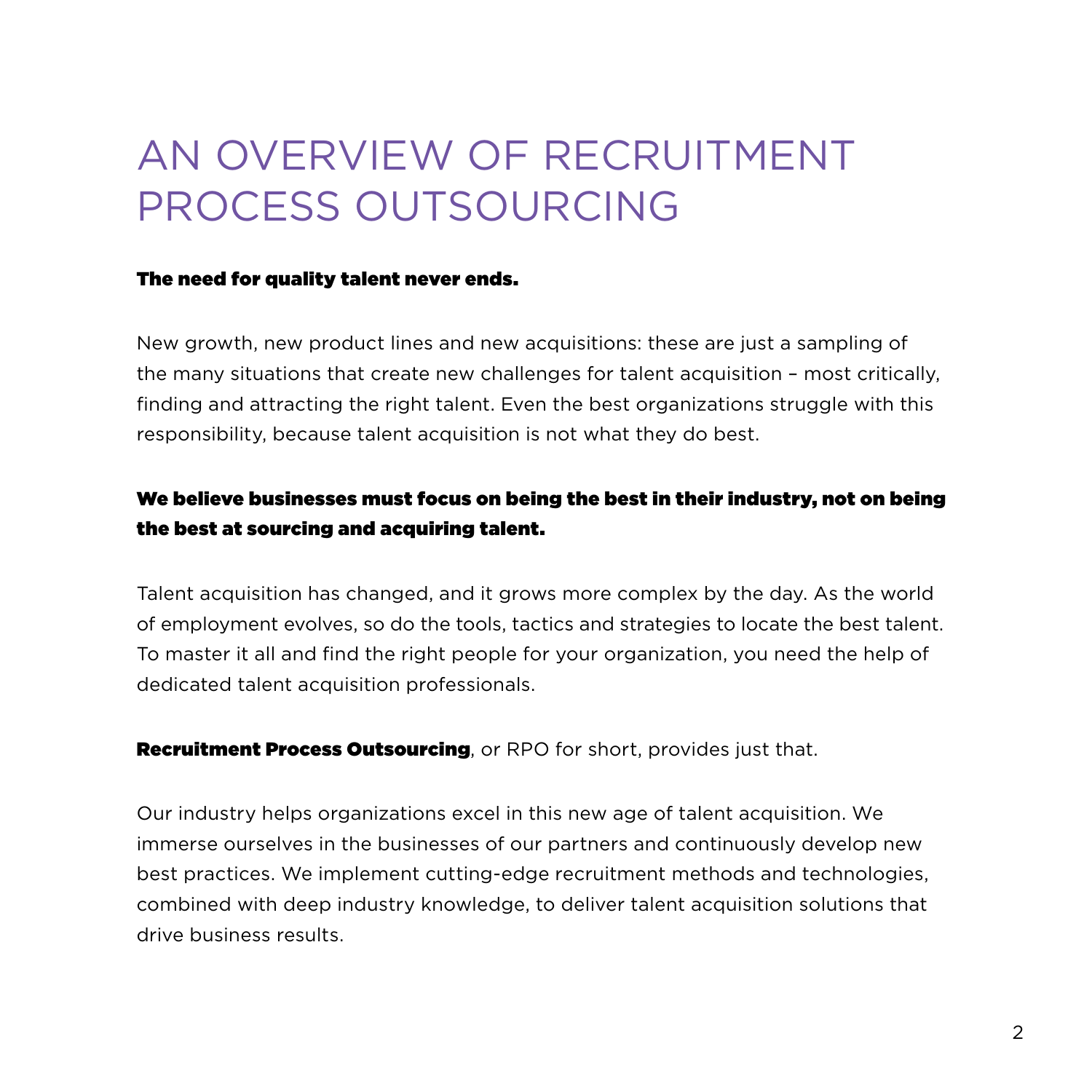"Outsourcing" has many connotations, with some less positive than others.

### But RPO is not outsourcing in the traditional sense. It is a partnership between two organizations – built on mutual trust and shared goals – strengthened through transparency and strong results.

Like any service, the approach taken by RPO providers varies depending on the organization you select. You should choose an RPO partner the same way you would any business partner. Review their offerings and perform due diligence to ensure the relationship will benefit your whole organization. Then choose the provider that is the best match for your organization's culture.

This guide will help you make that decision by covering everything you need to know about RPO. We will start with the basics and answer bigger questions along the way. We hope you find this information helpful as you strive to build a function that makes talent the biggest strategic advantage for your organization.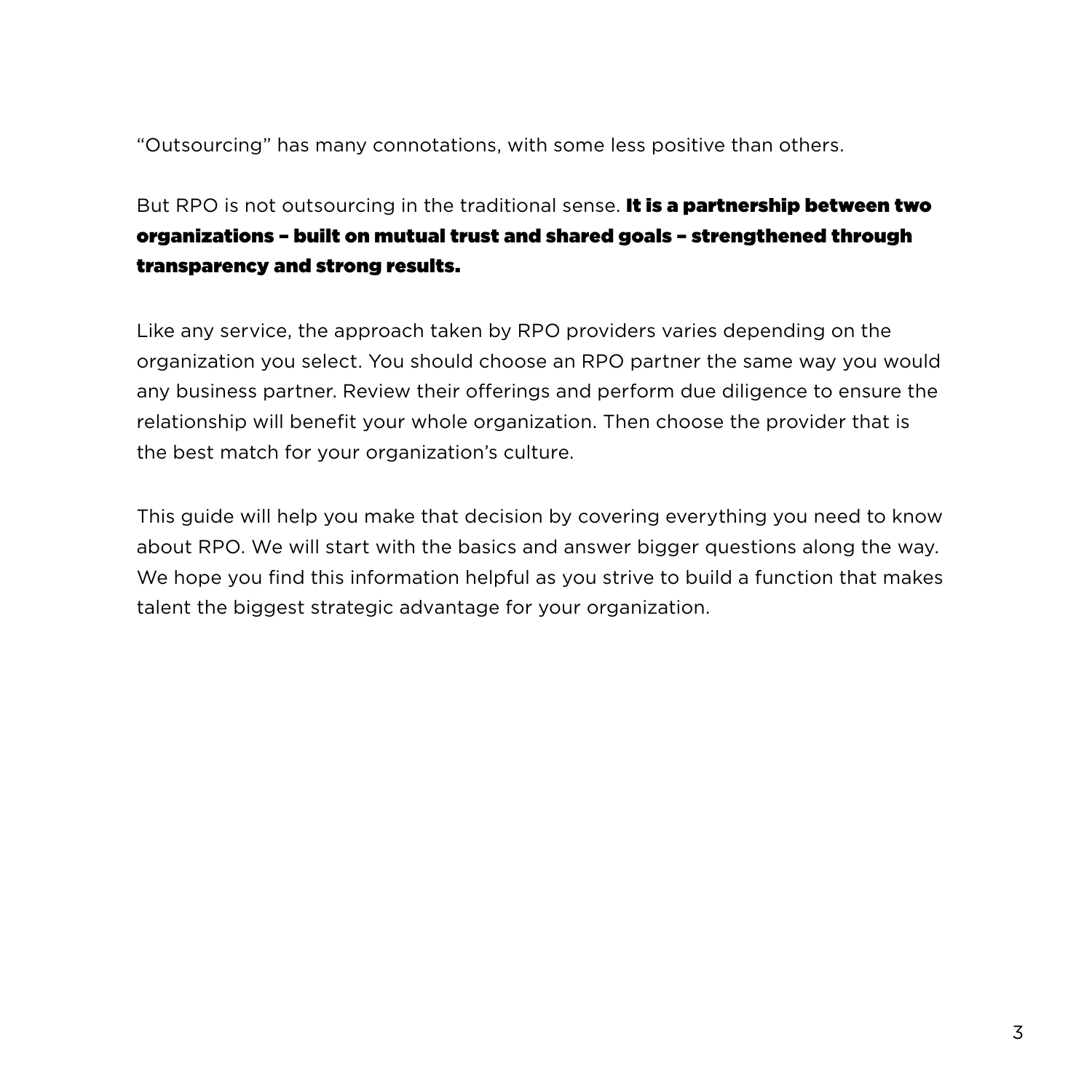# PART 2: WHAT IS RECRUITMENT PROCESS OUTSOURCING?

What if all of your candidates met or exceeded hiring manager expectations?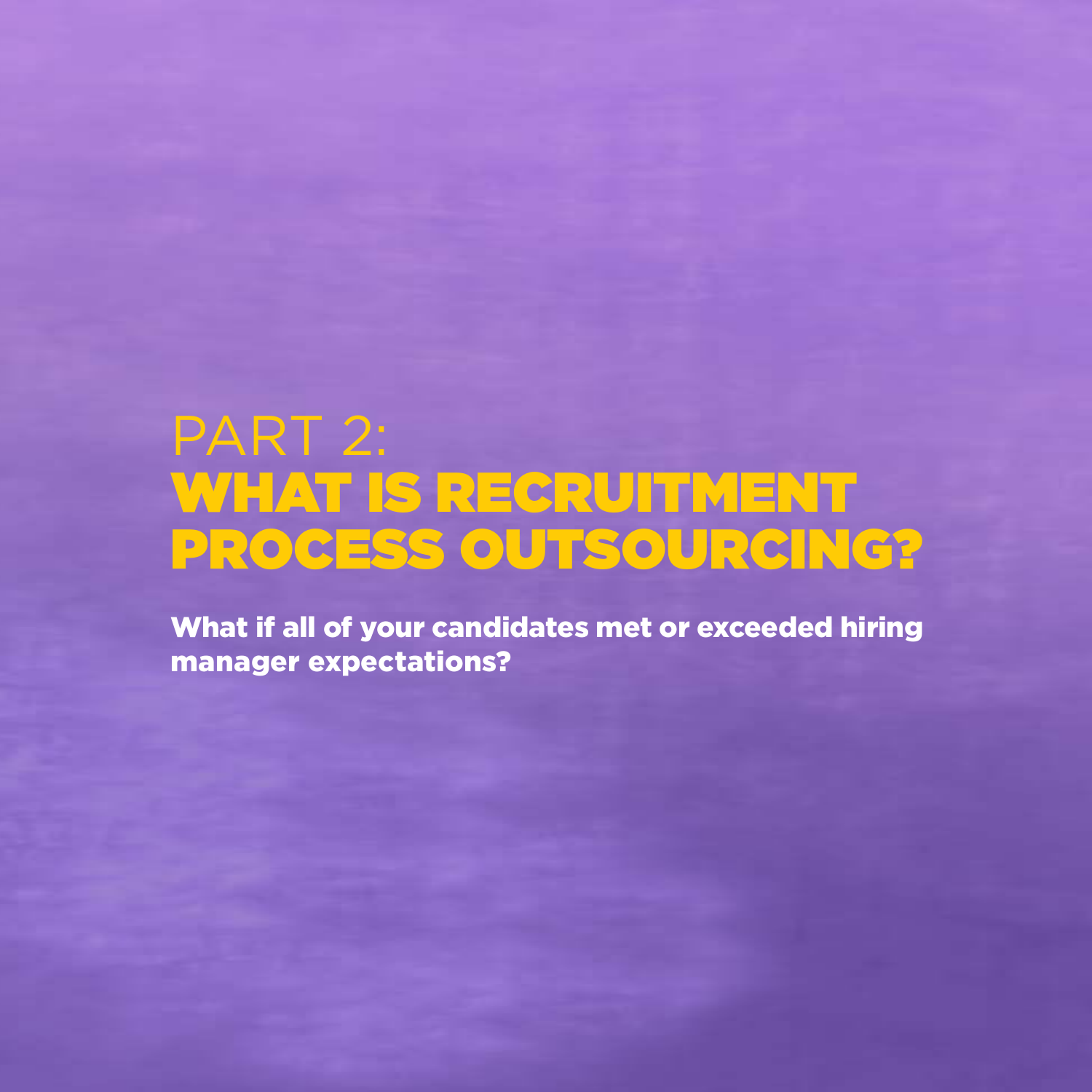### RPO DEFINITIONS

At approximately 15 years old, the Recruitment Process Outsourcing industry is relatively new. As such, there is plenty of debate about the criteria for a "true" RPO solution. Here are a few definitions according to industry analysts:

Aberdeen Group: "Outsourcing one or more elements of the recruiting process. These elements can include, but are not limited to: sourcing and job advertising, screening, testing/assessments, interviewing and selection, background verification, drug testing, offer extension, onboarding and orientation."

**Everest Group:** "Transfer of ownership of all or part of recruitment processes or activities on an ongoing basis."

**HRO Today Services and Technology Association:** "Recruitment Process Outsourcing is a form of business process outsourcing (BPO) where an employer transfers all or part of its recruitment processes to an external service provider. An RPO provider can provide its own or may assume the company's staff, technology, methodologies and reporting. In all cases, RPO differs greatly from providers such as staffing companies and contingent/retained search providers in that it assumes ownership of the design and management of the recruitment process and the responsibility of results."

None of these are *incorrect* definitions. But the definition we proclaim at Cielo emphasizes partnership as an essential part of the equation:

Cielo: "Partnering with an expert to design and execute a customized process that delivers exceptional business results. Working together collaboratively and seamlessly to transform your organization's approach to talent acquisition."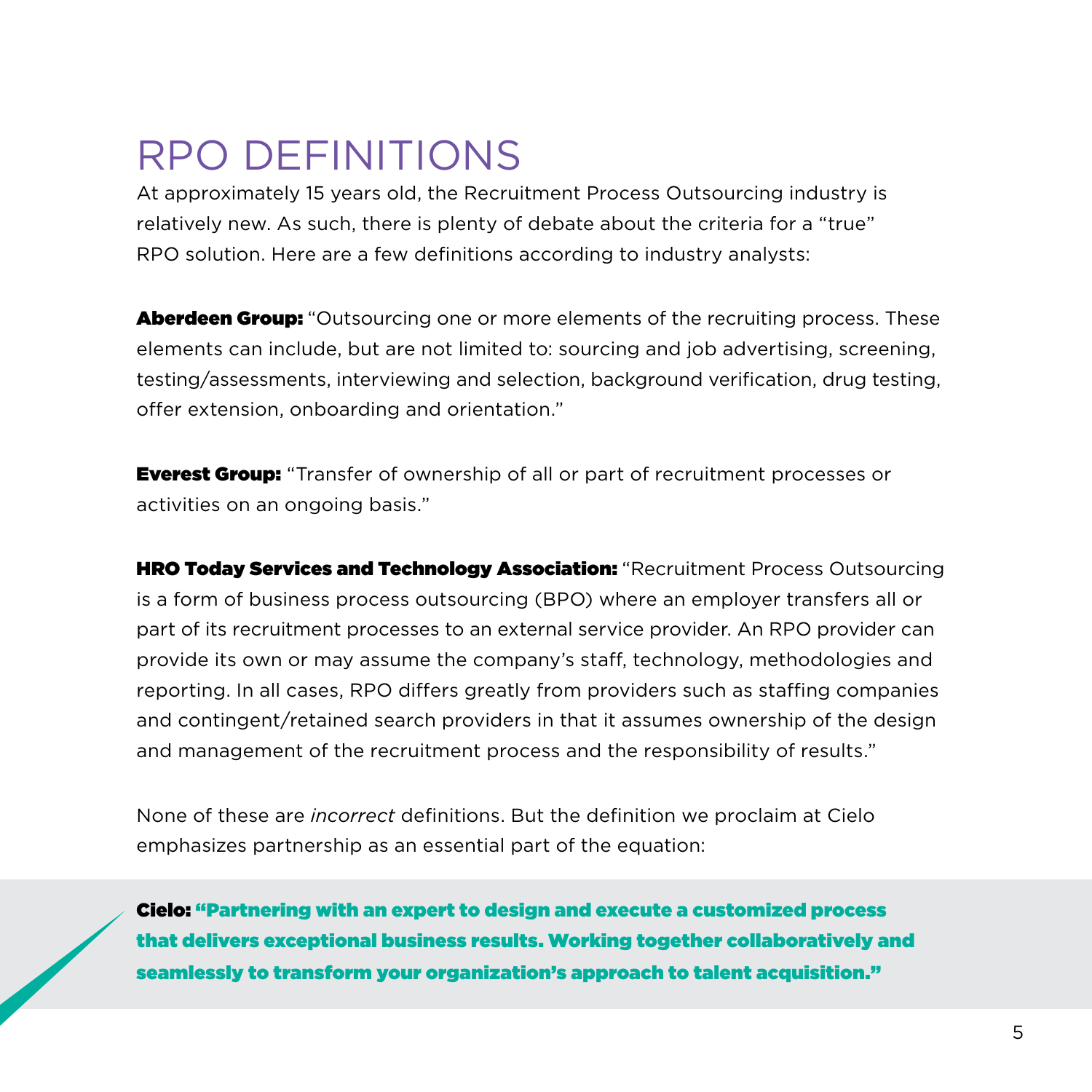This partnership aspect is often lost in other definitions. Upon seeing the words "outsourcing" or "recruitment," people tend to think of temporary staffing agencies or offshore call centers. But neither of these are reflective of RPO, and certainly not Cielo.

Many apply the term "RPO" to other unrelated services, so in addition to definitions of what RPO is, we think it will be helpful to include a few things RPO is not.

#### RPO IS NOT:

- **A short-term solution or a quick fix.** RPO providers are not selling magic beans. They cannot solve your problems overnight. True RPO is a transformative process that requires time and effort to drive results. That said, Project RPO solutions do provide high quality results on relatively short timeframes.
- A temporary staffing service. Generally (and especially in the U.S.), RPO providers fill full and part time positions, not temporary or contract roles. However, this is not always the case for providers in Europe who more commonly include contingent worker or agency management services.
- **A consulting or training service.** Your RPO provider will be consultative throughout your partnership, but it will not operate solely as a consultant or training service. The scope of RPO is much larger and more hands-on.
- **Resource augmentation.** An RPO solution is not a way to add "a team member or two" to your existing HR team to fill roles. It is a transformative partnership between your provider and your organization.
- **For one-off hires.** RPO solutions require certain volumes in order to make sense. However, providers have the expertise to acquire talent at all levels, which makes them a single-source solution to all institutional hiring. <sup>6</sup>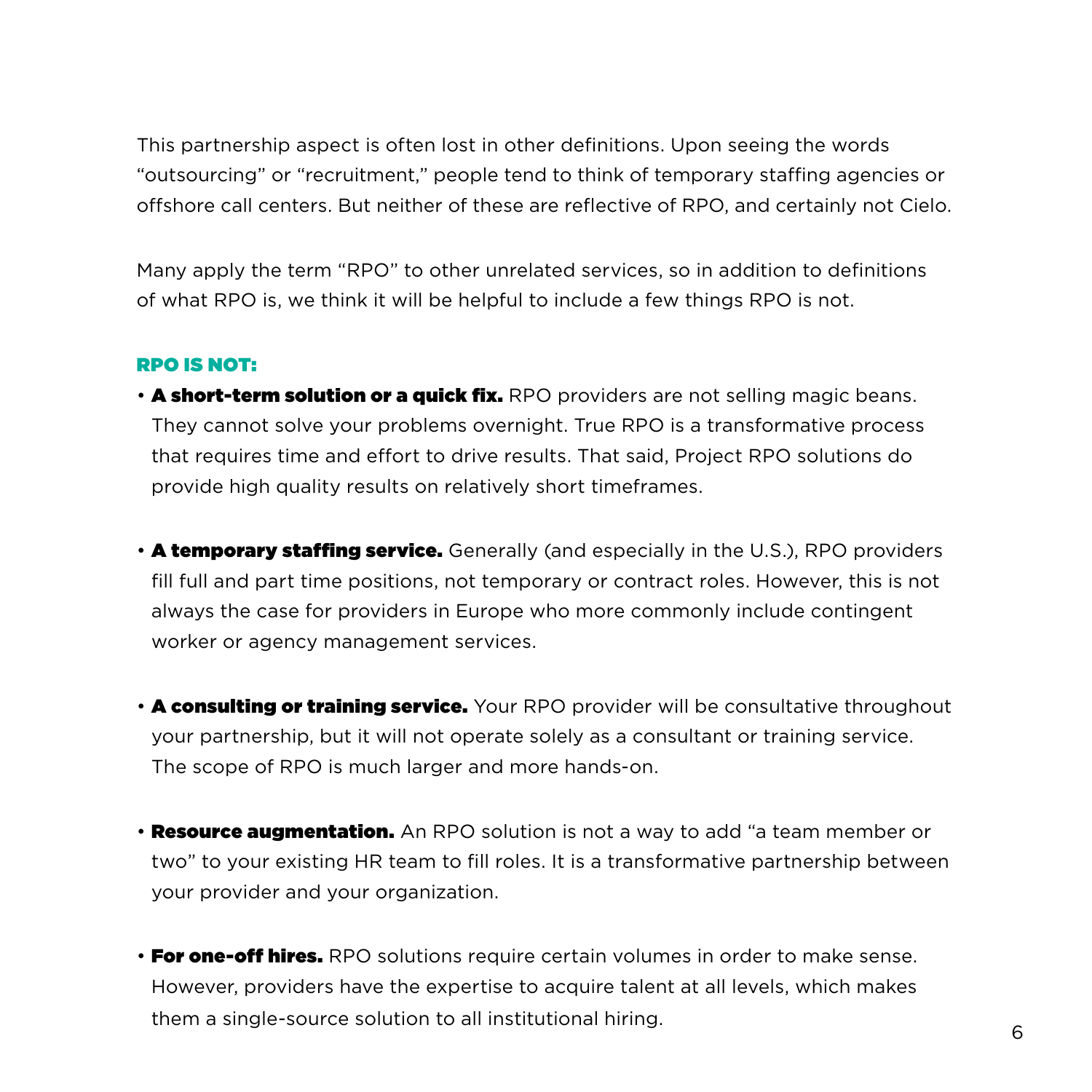## WHY CONSIDER RPO?

Those who get the most out of RPO solutions are looking to transform their talent acquisition function and win better talent faster and more efficiently. With the right RPO solution, you will give your organization a unique competitive edge in the marketplace.

Organizations invest in RPO solutions for many reasons. They may have critical positions that are not being filled, unsatisfactory talent that is dragging down their performance or hiring agency costs that are simply unsustainable. Here is what organizations want from their talent acquisition functions according to research:

#### LinkedIn 2016 Global Recruiting Trends

- 1. Quality of Hire (39%)
- 2. Time to Fill (28%)
- 3. Hiring Manager Satisfaction (21%)

#### Cielo's Talent Acquisition 360 Survey

- 1. Deliver Quality Hires Consistently (89%)
- 2. Demonstrating Agility to Meet Changing Demands (85%)
- 3. Innovating to Meet the Demands of the Business (84%)

You can distill these down to five items an RPO provider must deliver in any partnership:

#### 1. QUALITY

RPO providers are unbeatable in their ability to find and deliver quality talent for organizations. A key reason for this is the expertise of their recruiters. The best providers hire recruitment professionals and invest heavily in their training. A quality experience for hiring managers is also essential. RPO providers deliver this through transparency, frequent reporting and unhindered access to recruiters.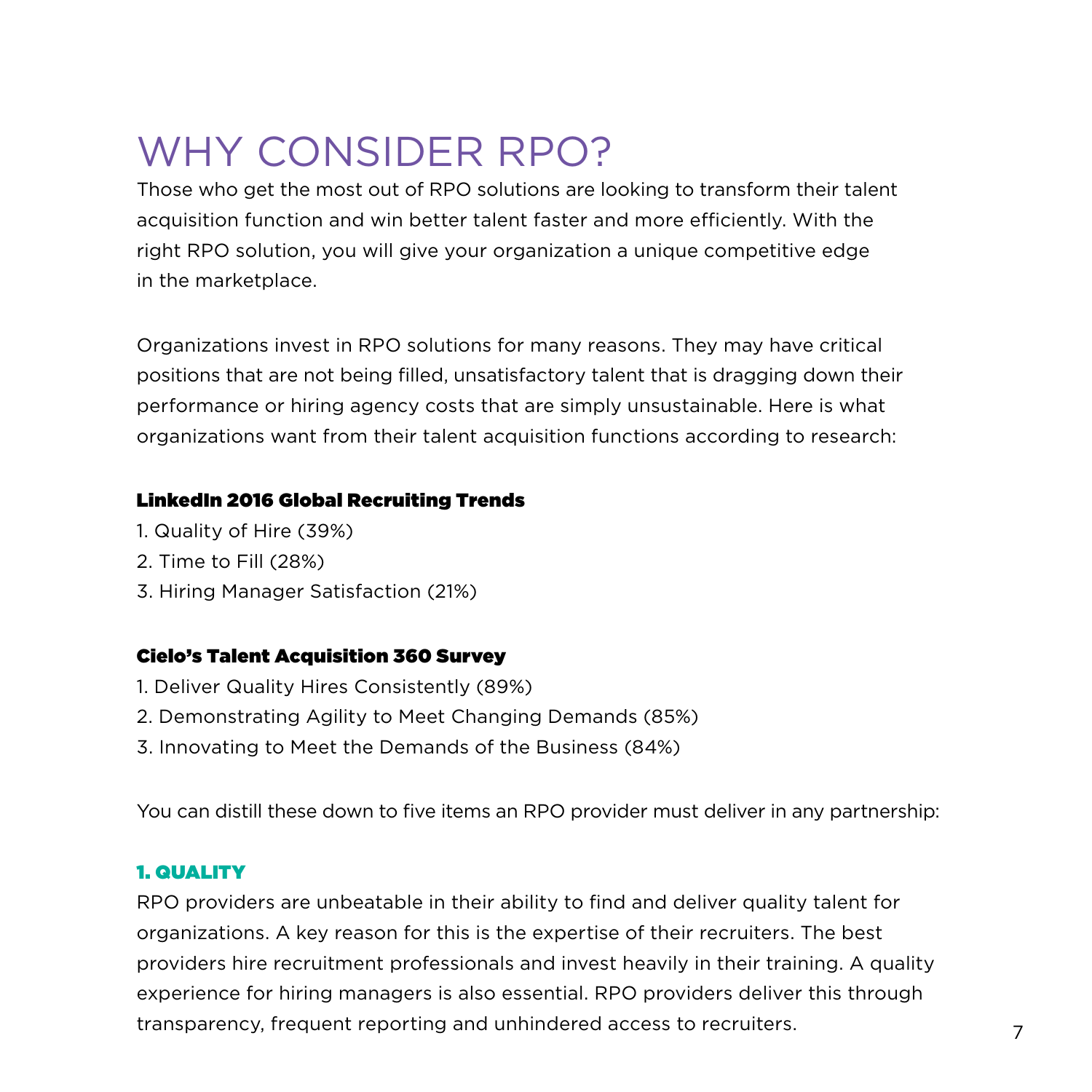#### 2. TIME-TO-FILL

Reducing the amount of time it takes to find great talent is another key benefit of an RPO partnership. The longer a position is open, the more your organization loses in opportunity costs or revenue. The reason RPO providers are so effective at reducing time-to-fill is a combination of their industry expertise, technology and recruiting acumen.

#### 3. COST

When calculating the cost of talent acquisition, it is a common mistake to only review costs associated with department budgets. This misses the hard and soft costs that are hidden away in cost centers and line items that must be considered when looking at total cost savings. Your RPO provider will be able to reduce costs in a meaningful way – eliminating waste and improving efficiency across the organization.

#### 4. AGILITY

Moving quickly to meet business demands is critical to a successful talent acquisition function. With an RPO partner, you will be able to scale your recruitment team up or down without the difficulty of reducing headcount or hiring and training new people.

#### 5. INNOVATION

In Cielo's Talent Acquisition 360 research, we found that innovating to meet the demands of the business is a top priority for stakeholders. Many talent acquisition teams have lost their way in pursuit of this innovation, relying on automated technologies instead of bolstering their core recruiting skills. As a result, they have fallen behind on their top priority – consistently bringing in quality talent. Your RPO provider will bring innovative technologies and techniques into your organization, so you do not have to sacrifice your effectiveness to advance your capabilities.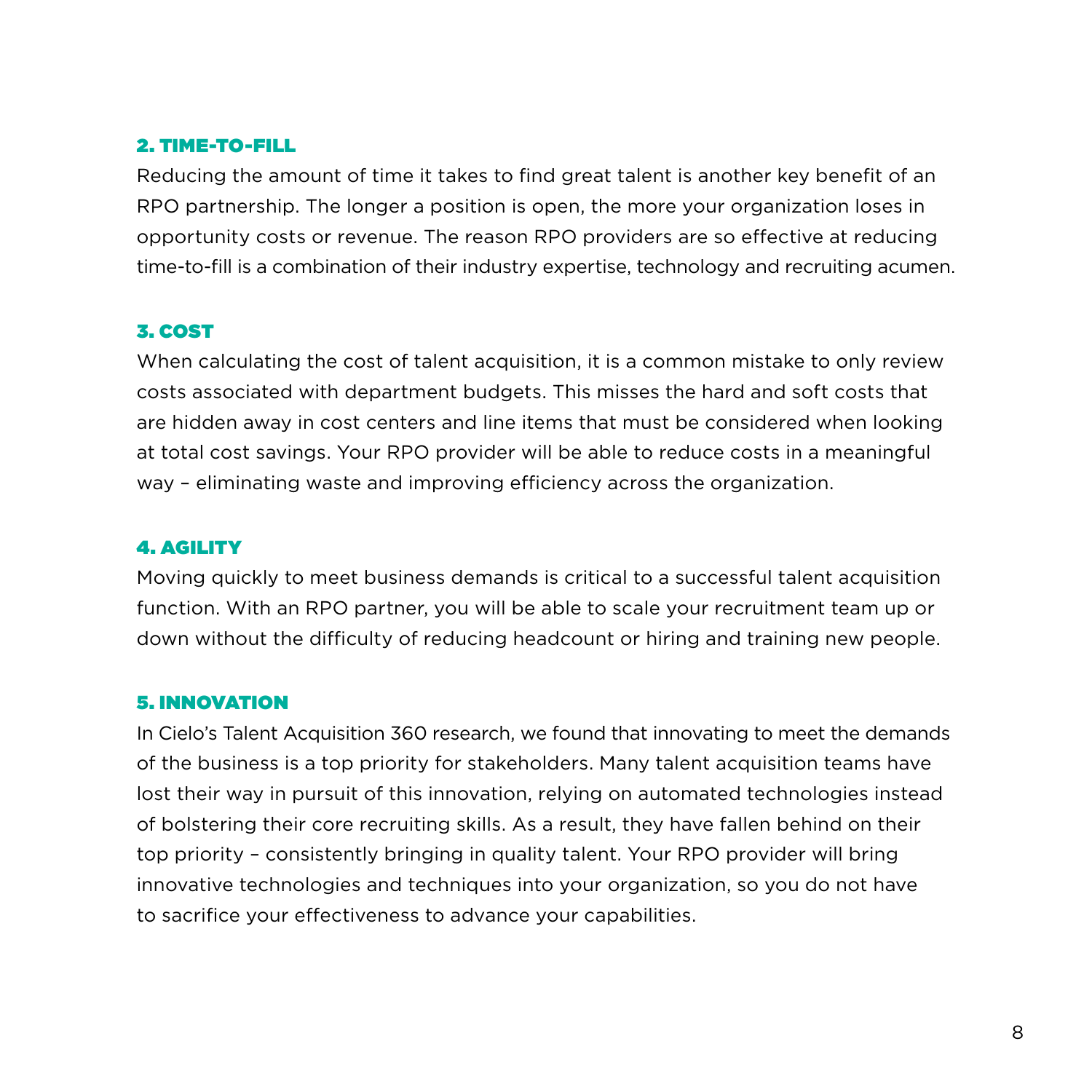### WHO IS USING RPO?

According to the Everest Group's 2015 *Recruitment Process Outsourcing – Service Provider Landscape with PEAK Matrix™* Assessment, \$2.04 billion dollars in new RPO deals were completed in 2014 and the market grew by 13%. While still a relatively new service, RPO is maturing as the demands of buyers and solutions from providers evolve.

The Everest report breaks down RPO market size by region, which will give you a good idea of its adoption worldwide:



#### RPO ADOPTION RATE

56% North America 26% EMEA 14% Asia Pacific 4% Latin America

Independent research from Cielo revealed that 66% of companies who utilize RPO in the U.S. and 63% in the UK indicate a significant or increasing utilization of RPO in their present day operations.

Everest Group's 2015 *Recruitment Process Outsourcing Annual Report* found that 17% of the global healthcare and pharmaceutical sector utilizes RPO solutions – making it one of the largest industry verticals to do so. The industry faces a massive mismatch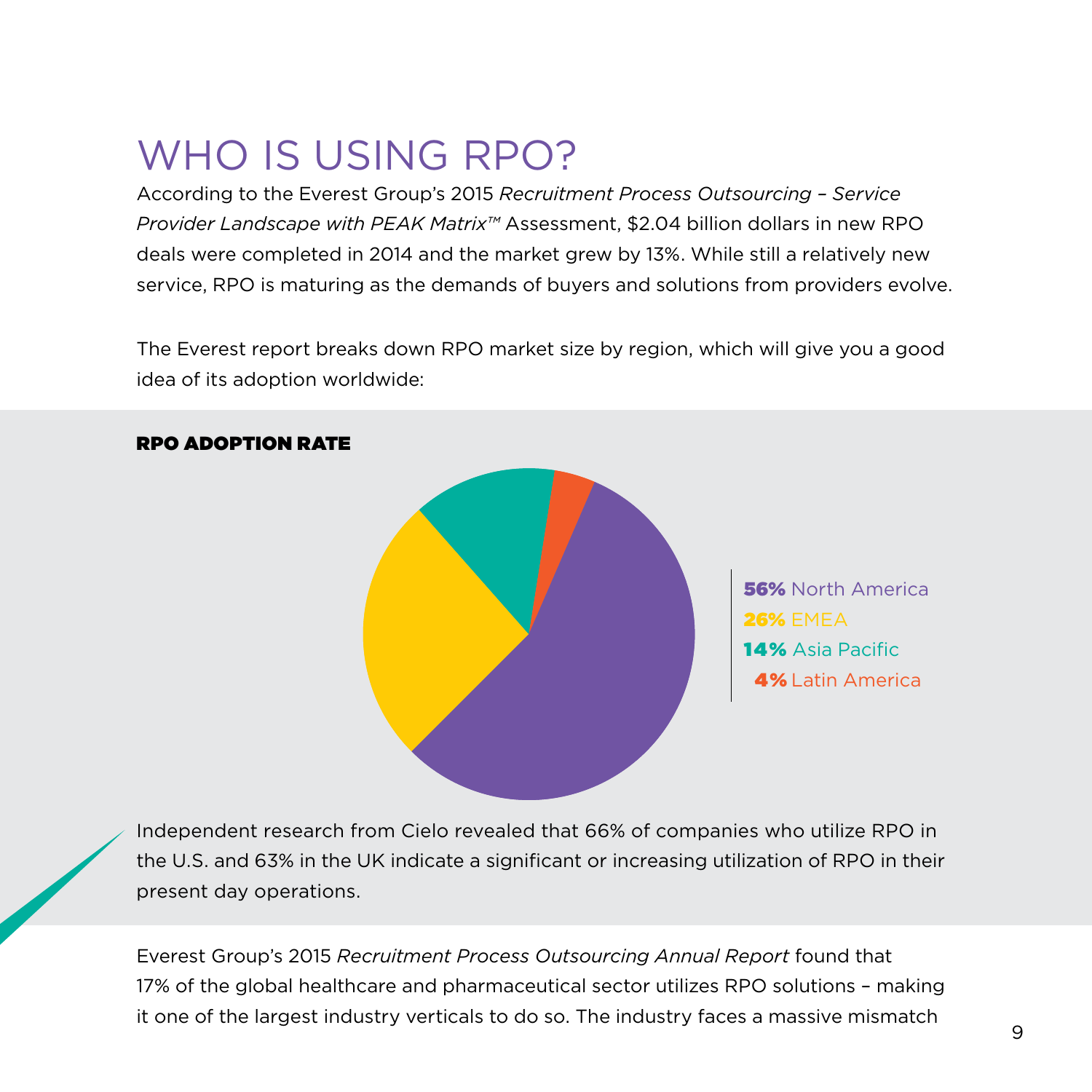between the demand and supply of talent in specialized roles, and RPO providers are solving that challenge.

Companies worldwide are benefitting from RPO solutions and so are their talent acquisition leaders. Heads of talent acquisition are able to do so much more when they find a true RPO partner. These leaders arrive at work each day with actionable metrics in their inbox, positive feedback from hiring managers and the ability to quickly scale their recruitment teams as quantity and quality needs change. They are happier at work, because when an unexpected issue arises, they can pass it to their RPO partner with confidence it will be handled quickly and efficiently.

When business unit leaders need advice about building a new location based on talent availability, they know their RPO partner will provide accurate and detailed market data to position the business for success.

Keep in mind that RPO is not a "one-size-fits-all" solution. Many variations exist to meet different needs – as they should. No two organizations are alike, which is why cookie-cutter RPO solutions do not work. There are distinct categories of RPO, however, which is what we will discuss in the next section.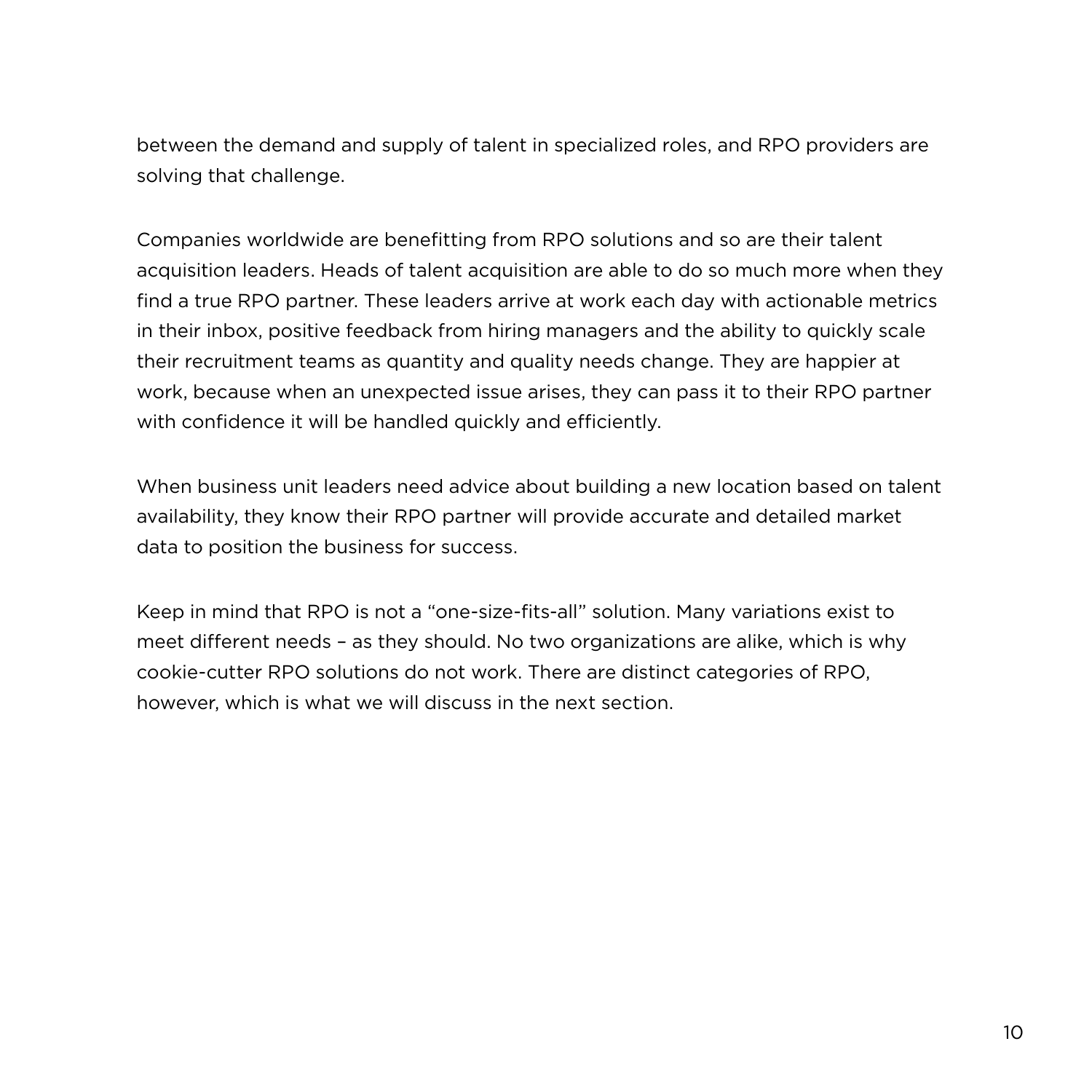# PART 3: DIFFERENT FORMS OF RPO

What if the quality of your talent improved while total costs were reduced?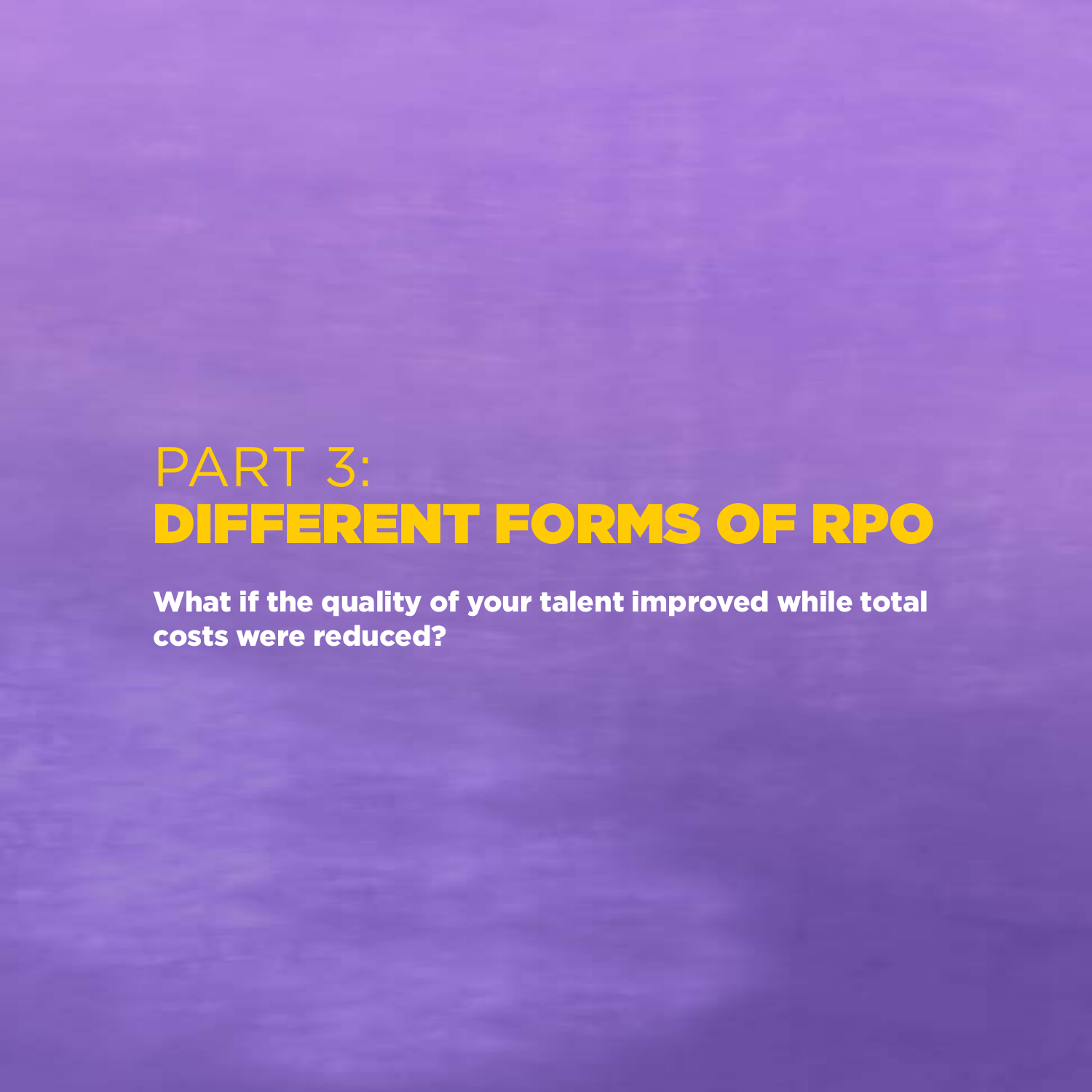## WHAT AN RPO PARTNERSHIP INCLUDES

Consider your Recruitment Process Outsourcing provider a transparent extension of your HR team. They will integrate seamlessly within your organization and partner with you to transform your talent acquisition program. Here is how RPO providers accomplish this for you:

- Job Scoping and Talent Intelligence. Your RPO partner will work closely with you to define the core skills and attributes people must have to achieve your organization's objectives. With this information, they will work to gain a thorough understanding of the talent landscape by locating and analyzing data such as pay scales, talent availability and demographics. This keeps you informed about the realities of available talent and the resources required to reach them.
- **Candidate Sourcing.** Candidate Sourcing is often considered one of the most important aspects of the RPO process. Your RPO team will be fully dedicated to sourcing both passive candidates (those not currently seeking a new position) and active candidates (those seeking a new position). Once identified, these candidates will be added to your talent pipeline, which is essentially a repository of potential candidates for critical roles. This proactive approach ensures you have the talent you need today and in the future.
- **Candidate Engagement and Campaigning.** Candidate Engagement includes all outreach efforts via social media, phone calls, email and other channels. Frequent contact keeps individuals interested and makes them feel valued – preventing potential falloff due to lack of communication. Campaigning involves all promotional efforts, including employer branding strategies, for the career opportunities available at your organization.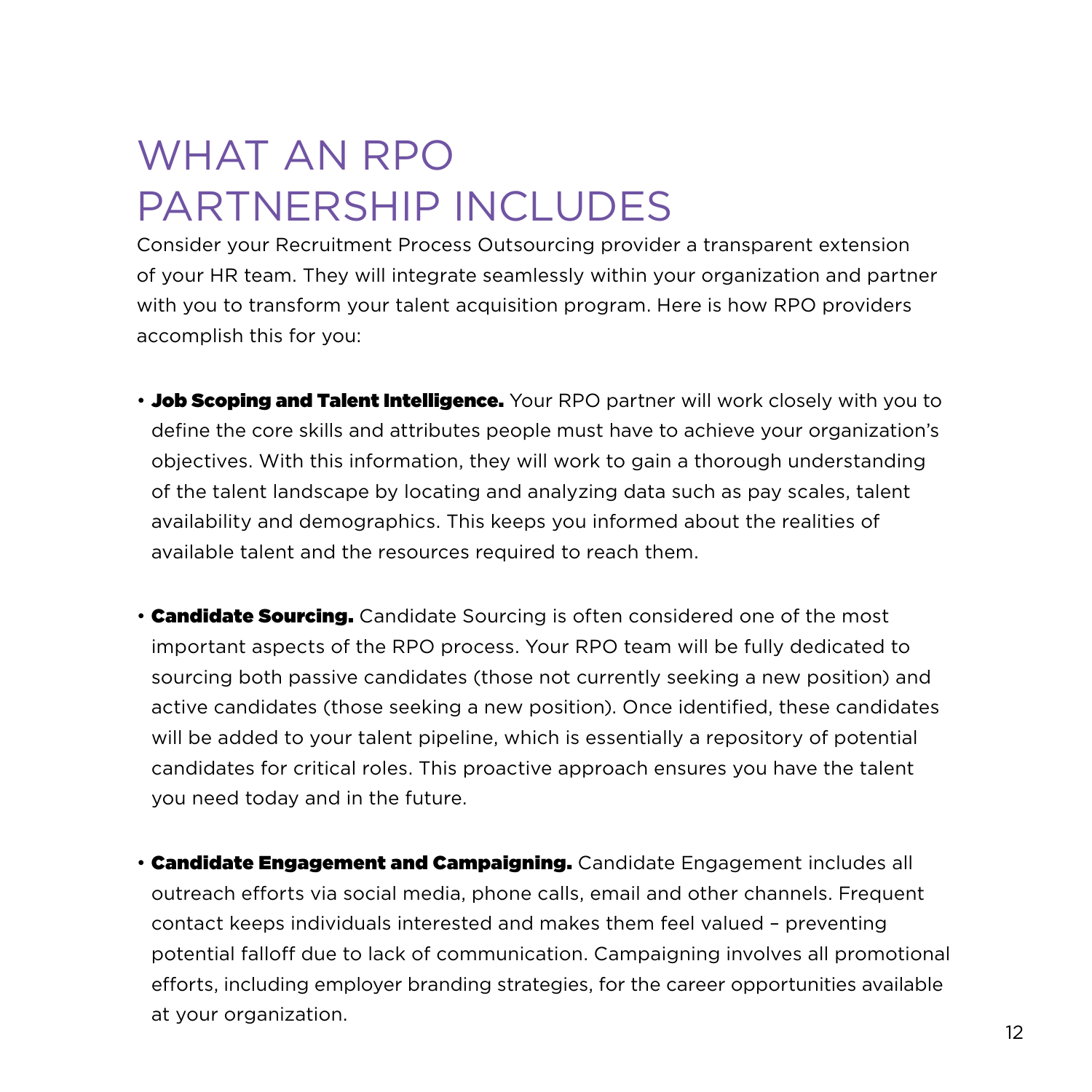- Hiring Manager Engagement. To successfully transform your talent acquisition function, it is essential that hiring managers are supportive of, and engaged in, the process. It takes a strong communication plan and frequent contact between stakeholders and your RPO provider's recruiters to keep all parties aligned and working toward the same goals.
- **Employer Branding.** While your corporate branding will always play a role in attracting candidates, your employer brand is what really resonates. That is because the recruitment marketing team targets these messages toward talent. The way you position your organization – and each opportunity – to potential candidates makes a world of difference in the quality, skill level and cultural fit of the applicants you attract.
- **Candidate Screening.** Candidate Screening involves the careful examination of resumes and applications to ensure only qualified, interested and available individuals make it to the interview stage. This saves time and results in better hires.
- **Interviews and Assessments.** RPO recruiters specialize in behavioral interviewing techniques that reveal a candidate's skills, personality and motivation. Having your RPO partner manage this stage saves hiring managers a substantial amount of time, because they will not have to meet with every candidate – only the best. Your RPO partner will assist in the development and administration of skills assessments to further narrow the candidate pool. Recruiters will provide preparatory information prior to hiring manager interviews as well as meaningful feedback afterwards, resulting in a positive experience for the candidate regardless of whether a job is offered, as well as a positive experience for the hiring manager.
- Offer and Pre-Employment Process. The RPO team will extend your offers to candidates. They will ensure a smooth and efficient pre-employment experience,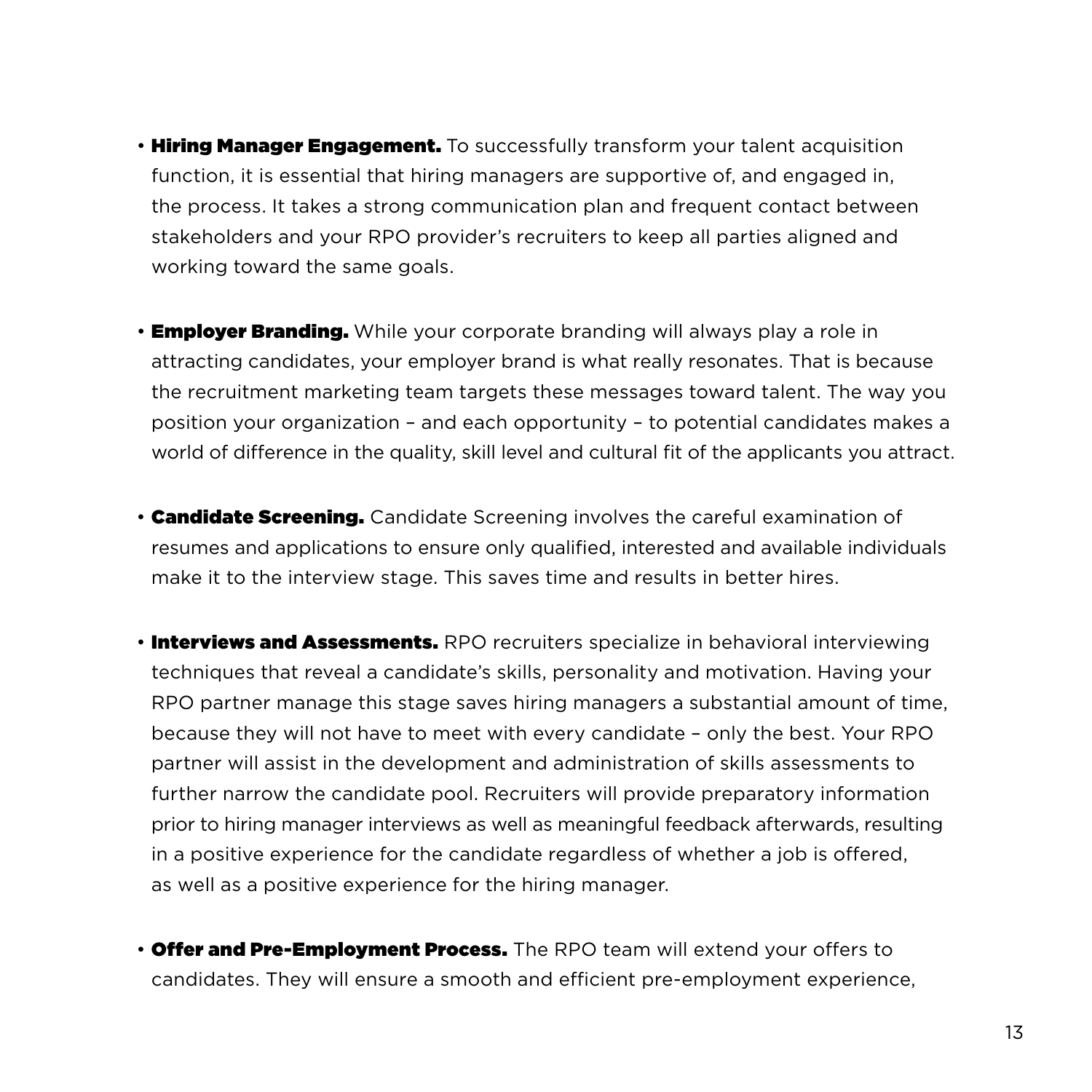and work closely with vendors to ensure all necessary background checks and screenings have been completed prior to the candidate's start date. This ensures there are no surprises on day one.

• **Start Date.** Be sure your hires are ready to hit the ground running! RPO providers will communicate the start date to new hires and answer any lingering questions. This eases their anxiety and ensures candidates are immediately able to be effective at work.

### ENTERPRISE RPO

Enterprise RPO is the most comprehensive form of Recruitment Process Outsourcing. It is the full package – consisting of all the services listed in the previous section. When you invest in an Enterprise RPO service, you gain a team of talent acquisition experts who tackle all aspects of recruitment so your organization can focus on delivering its products or services. Although technically employed by the RPO provider, these on-site, remote or mixed-location teams are completely embedded in and aligned with your culture, mission and values. Here are a few of the major benefits afforded by this category of Recruitment Process Outsourcing:

#### STREAMLINED TALENT ACQUISITION

Your talent acquisition process will be streamlined with an RPO recruitment team that has a clear picture of the roles that drive your business. This team will proactively build a talent pipeline for critical roles to ensure there is a pool of candidates to call upon whenever you need them. Your RPO provider will also source, engage and screen prospective talent. Depending on your provider, certain onboarding services may also be available.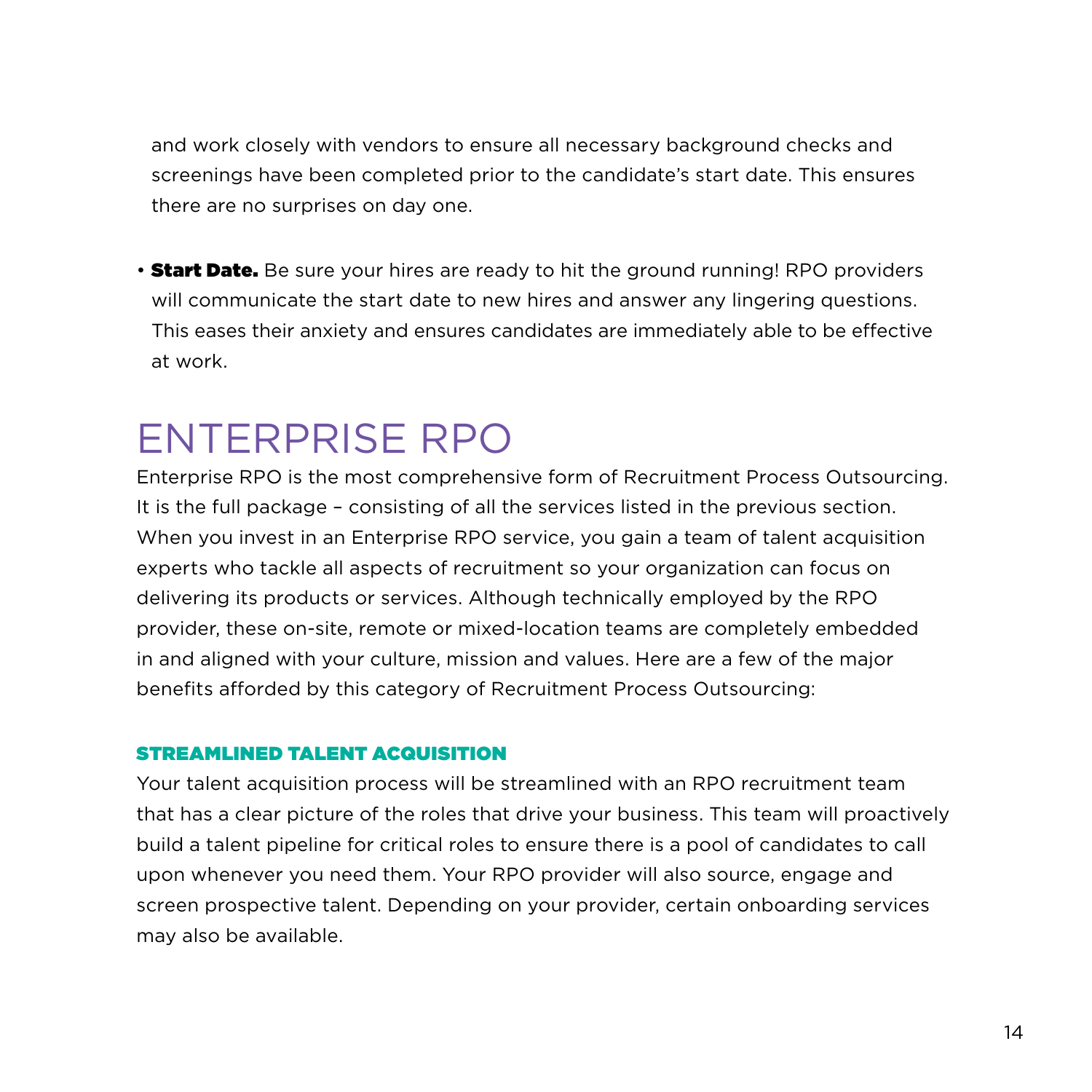#### **SCALABILITY**

RPO providers have the resources to scale up or down in response to fluctuations in demand. This is an essential and unique capability of Recruitment Process Outsourcing. Responding to these changes internally would require hiring staff or reducing headcount as your needs change.

Terminating or replacing experienced staff is costly in money, morale and time. With an RPO provider, staff may be reassigned or pulled from projects without a loss of alignment or expertise. Those who leave an account during slow seasons can be brought back when volume increases. New recruits benefit from the institutional knowledge shared by account veterans.

#### PROTECT YOUR BRAND AND TALENT PIPELINE

With an Enterprise RPO partner, you will not need to worry about the "candidate black hole" that 57% of candidates experience according to CareerBuilder. This occurs when candidates expect to be contacted after applying (regardless of your intent to hire), but receive no contact at all. RPO partners eliminate this gap to make sure quality talent is never lost.

#### QUALITY HIRES

Quality talent means something different for every organization and every hiring manager, which is why your RPO provider will work closely with your stakeholders to ensure they are finding the candidates who best fit each role. In addition to traditional sourcing tactics, RPO recruiters evaluate soft skills such as character, professionalism and leadership potential. Their expertise in behavioral interviewing skills uncovers traits that a resume cannot cover such as an individual's acumen, aptitude and attitude.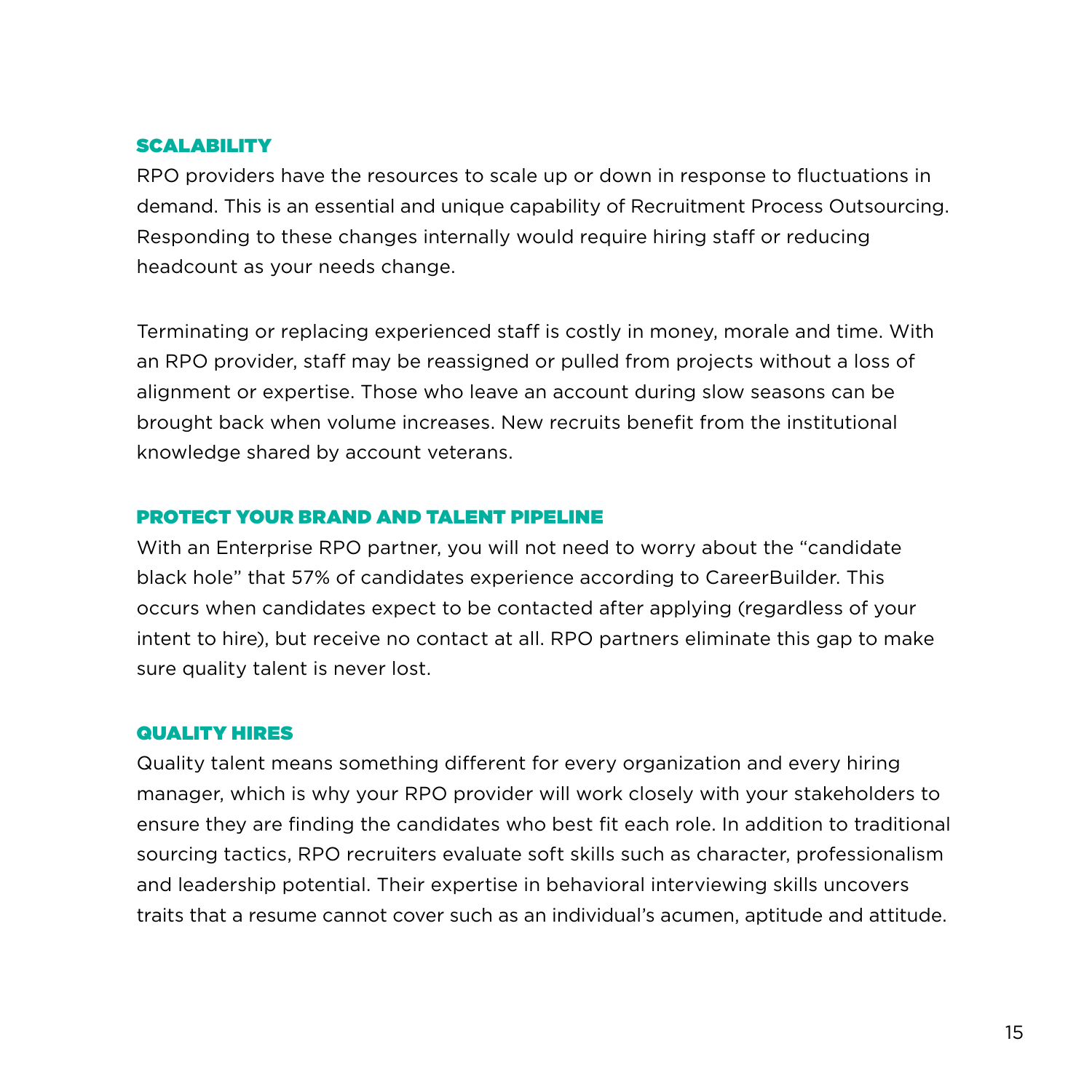#### ANALYZE, INTERPRET AND REPORT

RPO providers use technologies that analyze your workforce needs against the external market. For talent acquisition leaders, that means you can rely on your RPO partner to provide you with sound data and recommendations based on reliable intelligence. Many solutions on the market require significant fees or costly subscriptions to analyze and present data. RPO providers have evolved this approach by ensuring that talent acquisition teams have access to a broad range of talent analytics – including the expertise to simplify, speak the language of business and consult with your stakeholders. In short, you reap the benefits of leading-edge technology without shouldering the costs.

#### DIVERSITY AND INCLUSION

RPO providers promote diverse hiring, ensure compliance and make certain your dedication to diversity and inclusion, reflected through your culture, mission and values, is clearly and prominently communicated to your candidates. They accomplish this by leveraging market mapping, diversity job boards, emerging talent programs, veteran programs, referrals and social media.

#### BUILDING RELATIONSHIPS AND ENRICHING YOUR BRAND

To candidates, your employer brand is your identity. It attracts or turns away top talent. Perception of your brand improves when all aspects of talent acquisition operate at peak performance. From helping you define what is unique about your organization and aligning with your culture and values, to creating rich relationships between employees, candidates and customers, your RPO provider will support and promote your brand in a way that is authentic and inspiring. A key prerequisite to an effective employer brand is your employee value proposition (EVP). An EVP is the sum of experiences and rewards provided by an employer in exchange for the employee's skills, knowledge and commitment.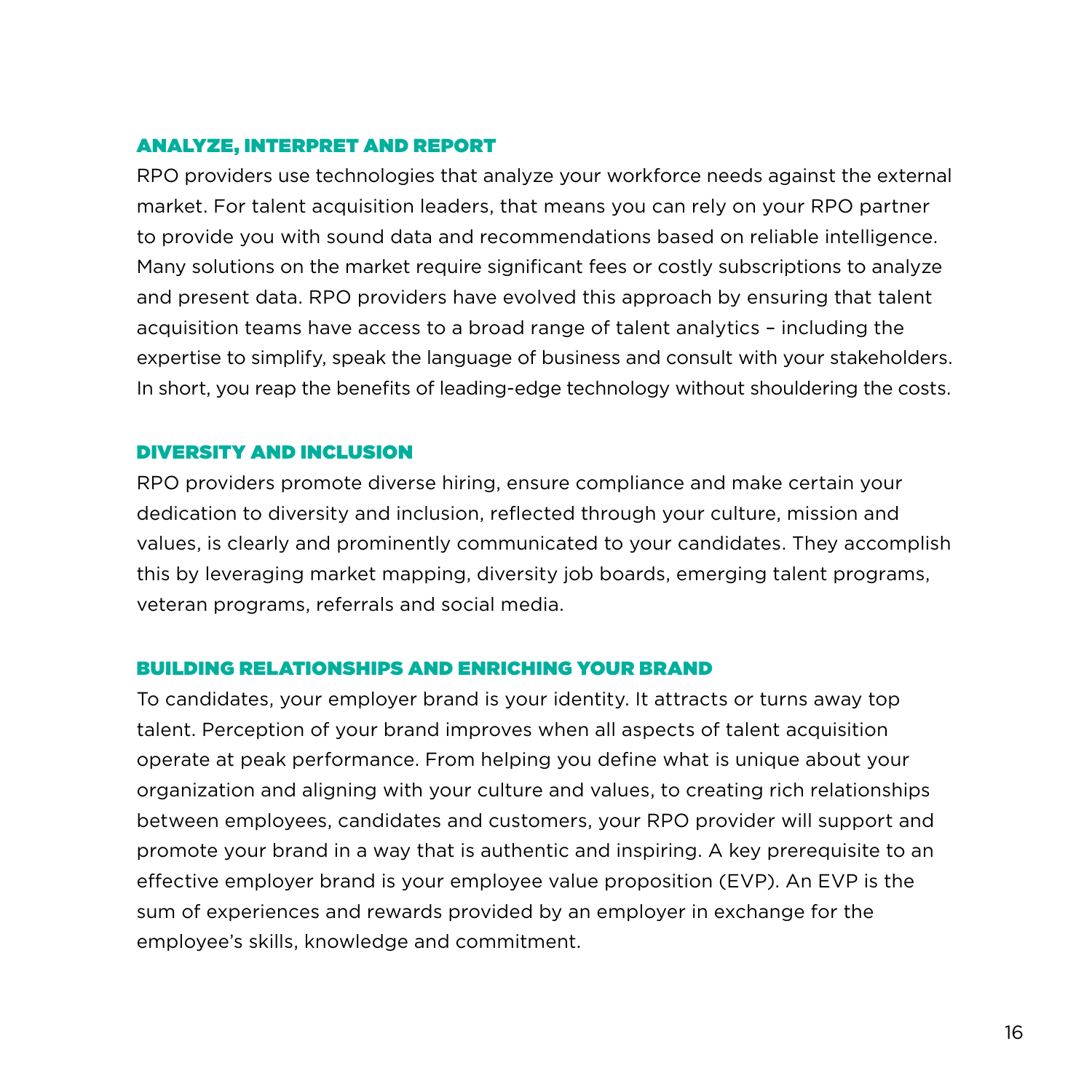#### REDUCED, OFTEN ELIMINATED AGENCY SPEND

Rather than react to need as agencies are often employed to do, RPO providers proactively source candidates and build talent pipelines for critical roles to ensure your organization is prepared for current and future hiring needs. With an RPO partner, you will have the opportunity to significantly reduce or eliminate agency, headhunter and staffing usage by optimizing your workforce planning.

#### RECRUITMENT PREVENTION

Recruitment prevention may sound counterintuitive, but it is actually a major benefit of the partnership. The goal of an RPO provider is to help improve the efficiency of your talent acquisition process while enhancing the quality of your workforce. As a result, your need to increase headcount may actually decrease over time. While this would conflict with the goals of an agency, it aligns with the partnership that is inherent to a true RPO solution.

In addition to better talent acquisition efficiency and improved Quality of Hire, a strategic RPO provider will use a combination of employer branding and smart screening strategies to dissuade less-than-ideal candidates from applying for your organization's open positions. This saves time and money that would otherwise be spent sorting through individuals who are not qualified for the roles you are looking to fill.

#### ZERO DISTRACTION

Internal recruiters are often pulled away from recruitment to focus on other daily tasks, which lessens their ability to strategically recruit the very best talent. Dedicated RPO teams are built for one purpose: to bring you better talent faster. While embedded in your team, there is nothing to distract RPO recruiters from achieving your strategic hiring objectives.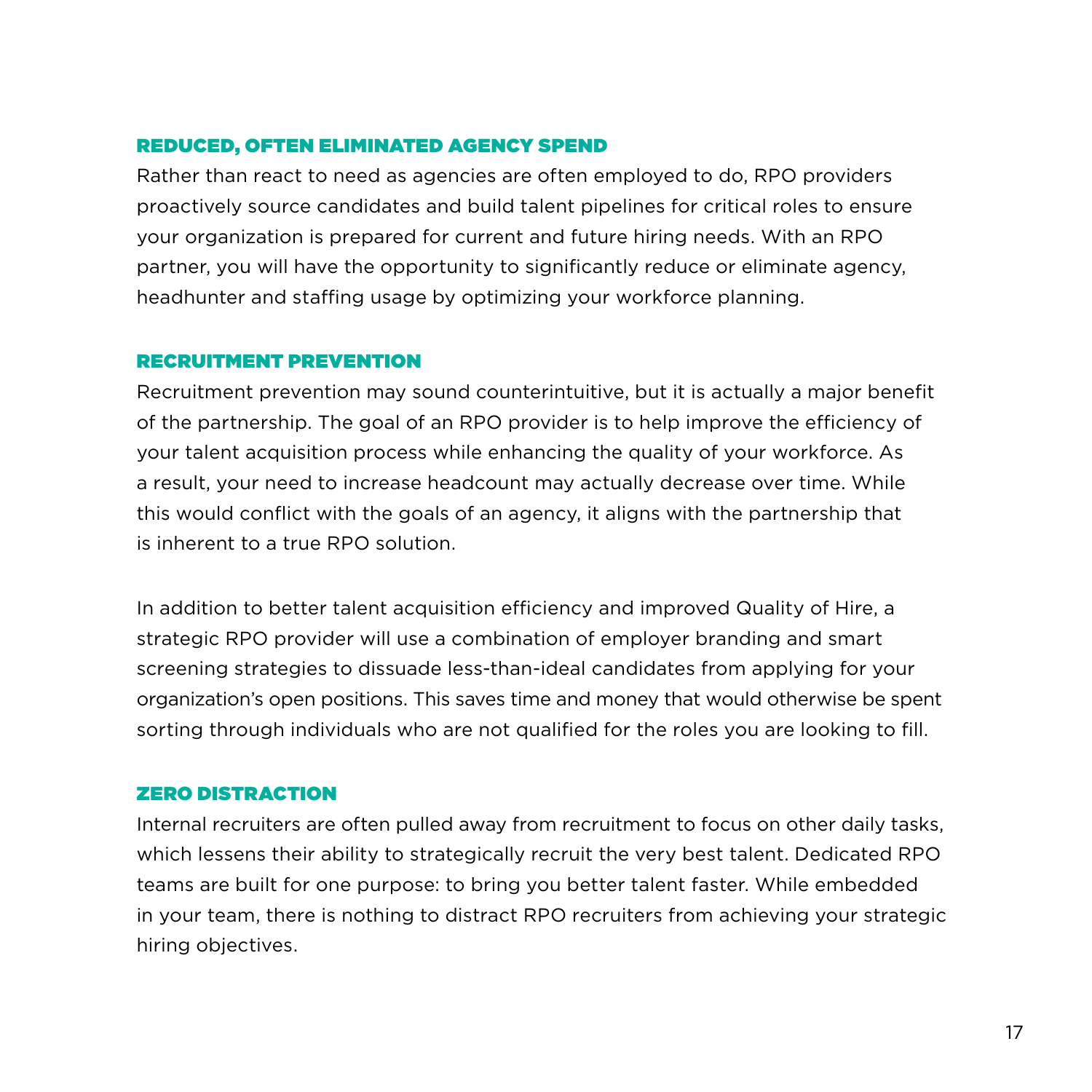#### ENTERPRISE RPO CASE STUDY



*Originally a spinoff of Hewlett-Packard, Agilent is a leader* 

*in life sciences, diagnostics and applied chemical markets. The company provides laboratories worldwide with instruments, services, consumables, applications and expertise, enabling its customers to gain the insights they seek. Agilent realized its ability to attract and retain top talent from around the globe was key to its future growth, so it partnered with Cielo for an Enterprise RPO solution. Together, the combined Cielo and Agilent teams have exceeded all expectations in terms of implementation, budget and results. Agilent now has a dedicated "resourcing center of excellence" based out of regional hubs in both APAC and USA where all recruitment and resourcing activities, including planning, sourcing, assessment, selection and induction are centralized and managed.*

### HYBRID RPO

Hybrid RPO is one of the most utilized RPO solutions. The benefits of a Hybrid solution are very similar to Enterprise RPO. Also known as "co-sourcing," Hybrid solutions tackle the talent acquisition needs of a specific geography, business unit or group of critical positions.

With the Hybrid model, you may utilize more than one provider – assigning each to the needs they best address. Providers could be assigned by role, geography, process point or any other factor. You may also elect to retain certain talent acquisition functions in-house. Organizations gain the following benefits in addition to those provided by Enterprise RPO when adopting the Hybrid model:

#### FOCUSED EXPERTISE

Like Enterprise RPO, a primary benefit of Hybrid RPO is the focused expertise of the co-sourcing partner(s). For instance, if you are seeking to outsource the recruitment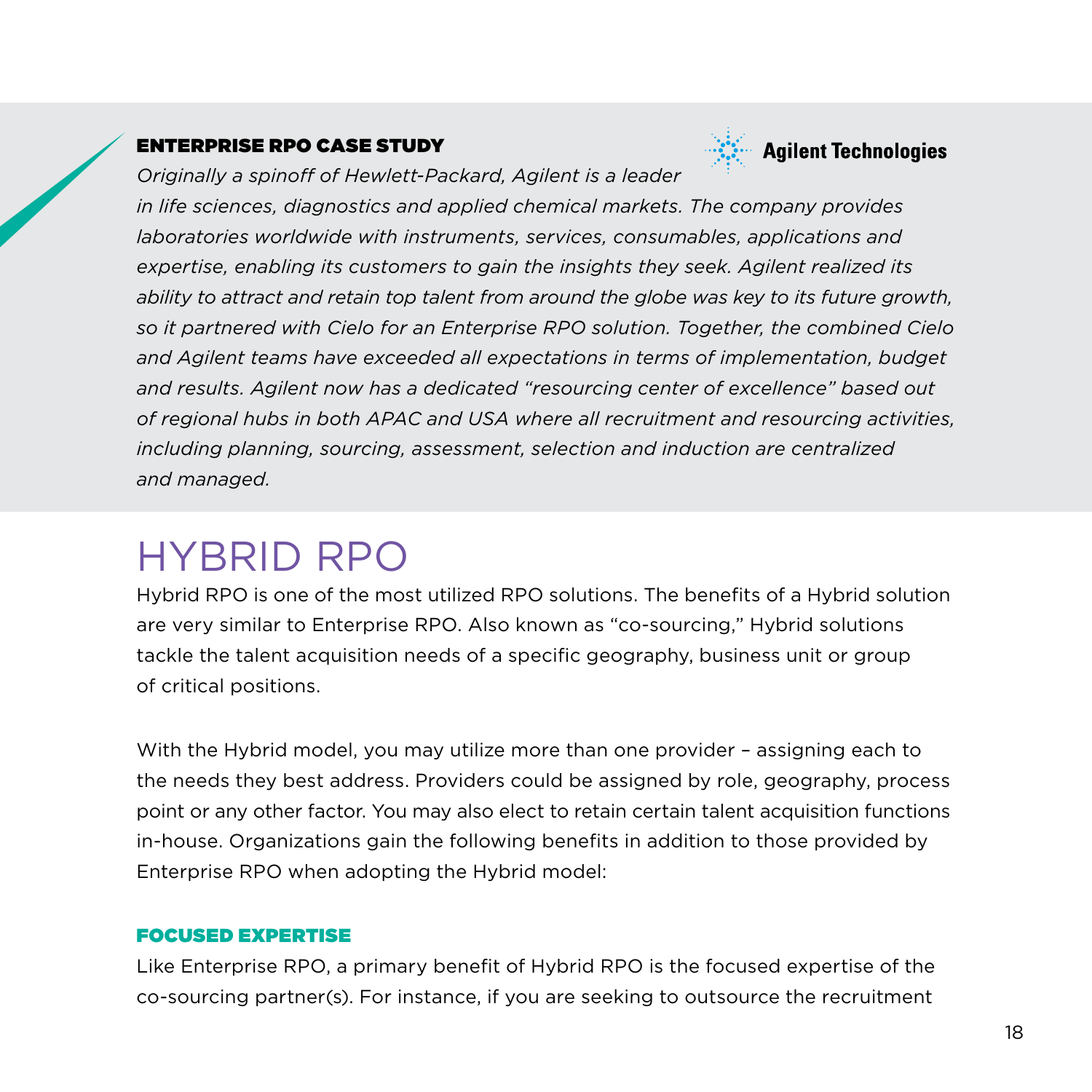of engineers, your RPO partner will task a team with engineering recruitment expertise to find the most qualified, interested and available candidates. This enables your internal teams to focus on other areas of need with the confidence that these vital positions are receiving unwavering, expert attention.

#### PERCEIVED AS LESS RISKY THAN ENTERPRISE RPO

Hybrid RPO is seen by some as a way to mitigate risk and control costs by keeping the recruitment of some job families in-house. There are also benefits to using this model with more than one RPO provider to recruit for separate job functions or business units. If one provider fails and the other succeeds, you can transition fully to the successful provider. But it is not always a success or failure scenario – working with multiple providers to capitalize on their regional expertise may be a smart way to operate.

#### STRATEGY THAT BALANCES SPEED AND QUALITY

For truly strategic RPO providers, talent acquisition is not standardized. Whether Enterprise or Hybrid, strategic RPO providers build customized solutions to develop and ultimately transform talent practices. Providers that focus on temporary staffing but advertise co-sourcing are more likely to concentrate solely on time-to-fill, rather than Quality of Hire or other key metrics.

#### HYBRID RPO CASE STUDY

*When Ingram Micro, the world's largest distributer of computer products, experienced a rapid upturn in business, it turned to Cielo for its* 



*high-volume hiring needs. The partnership aligned talent acquisition with Ingram Micro's revenue targets. Cielo has established an external candidate interview-to-offer ratio of 3:1, increasing productivity of hiring managers while keeping the focus of all hiring activities on the quality of candidates.*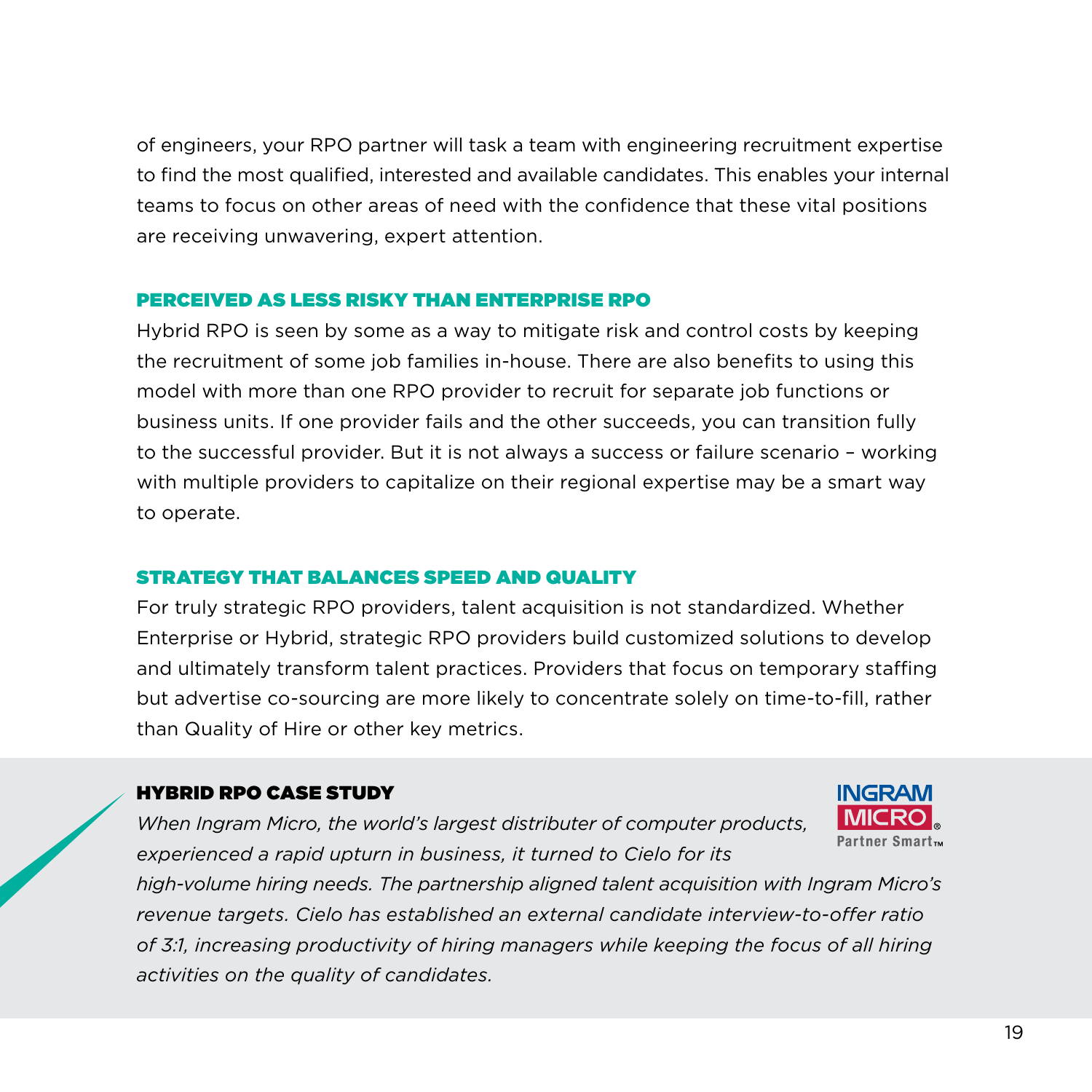### PROJECT RPO

Project RPO helps organizations meet their talent acquisition needs during mergers and acquisitions, expansions or other change initiatives. Finding the right talent during these times of change is critical. It is also beneficial during periods of timely or unexpected growth. Typically, this arrangement covers a specific number of hires over a designated time period that ordinarily lasts no longer than one year. Organizations benefit from the quality and quantity afforded by an RPO partner, balanced by the need to meet strict deadlines.

#### PROJECT RPO CASE STUDY

*The University of Virginia Health System (UVA) is consistently ranked as one of the nation's top hospitals. UVA had a critical* 



*need to hire nurses and surgical technologists to support its 28 operating suites. At one point, UVA had 60 staff vacancies and more than 40 travelers on contract. UVA partnered with Cielo to provide proactive, consistent and results-oriented recruitment to hire superior nursing talent and reduce its reliance on travelers.*

*The year-long Project RPO partnership accomplished UVA's goals and measurably increased the quality of nurses being hired while also reducing its dependency on traveling nurse services. The strategic results included:*

- *Filling more than 350 positions with an average time-to-fill of 64 days.*
- *A 74% reduction in travelers' contracts in 12 months.*
- *An increase in 90-day retention to nearly 94% as a direct result of the improved recruitment process.*
- *Through reduction in traveler, overtime and agency expenses, UVA saved a minimum of \$1.1 million over the duration of the partnership.*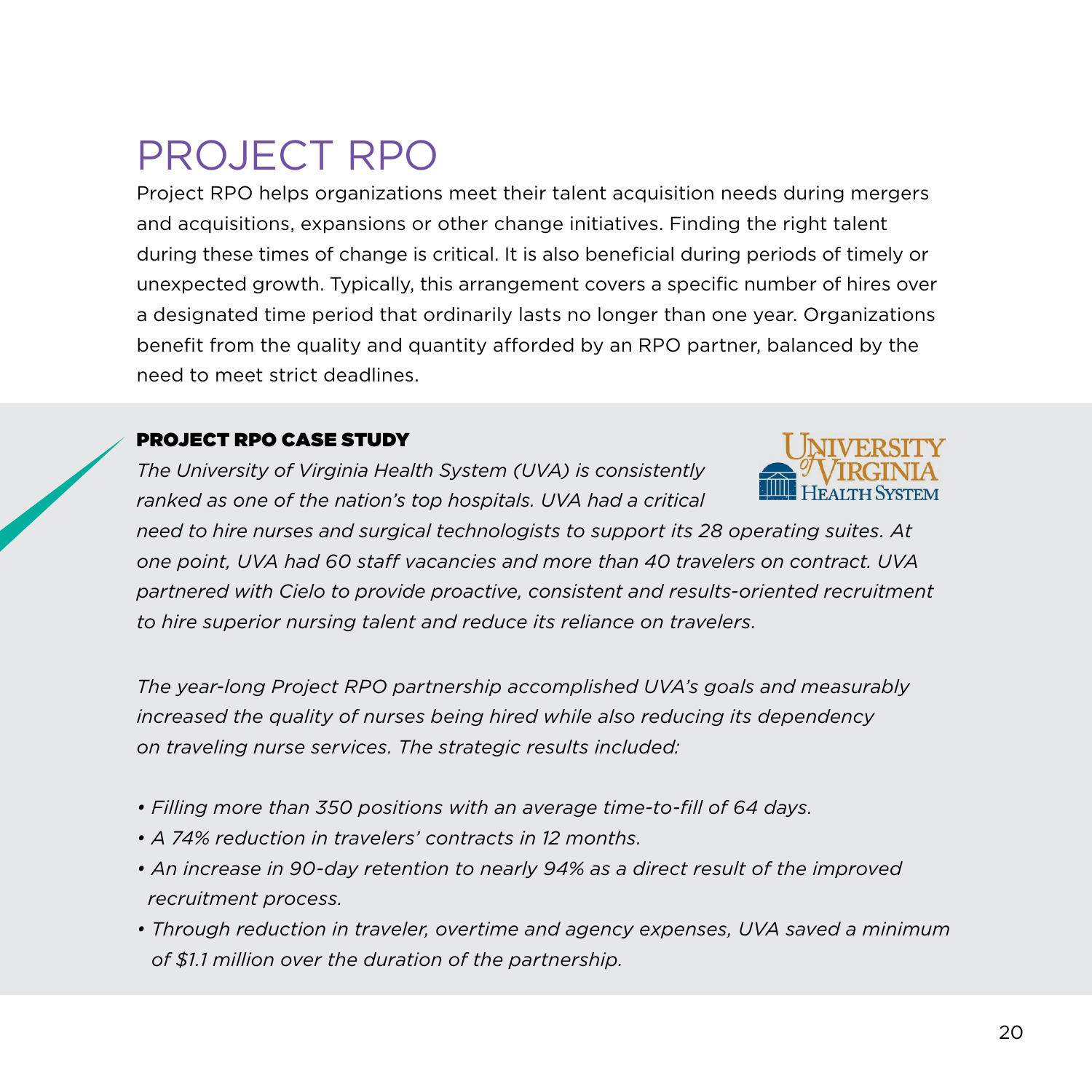# PART 4: SELECTION AND IMPLEMENTATION

What if you could gain your unfair share of the world's best talent?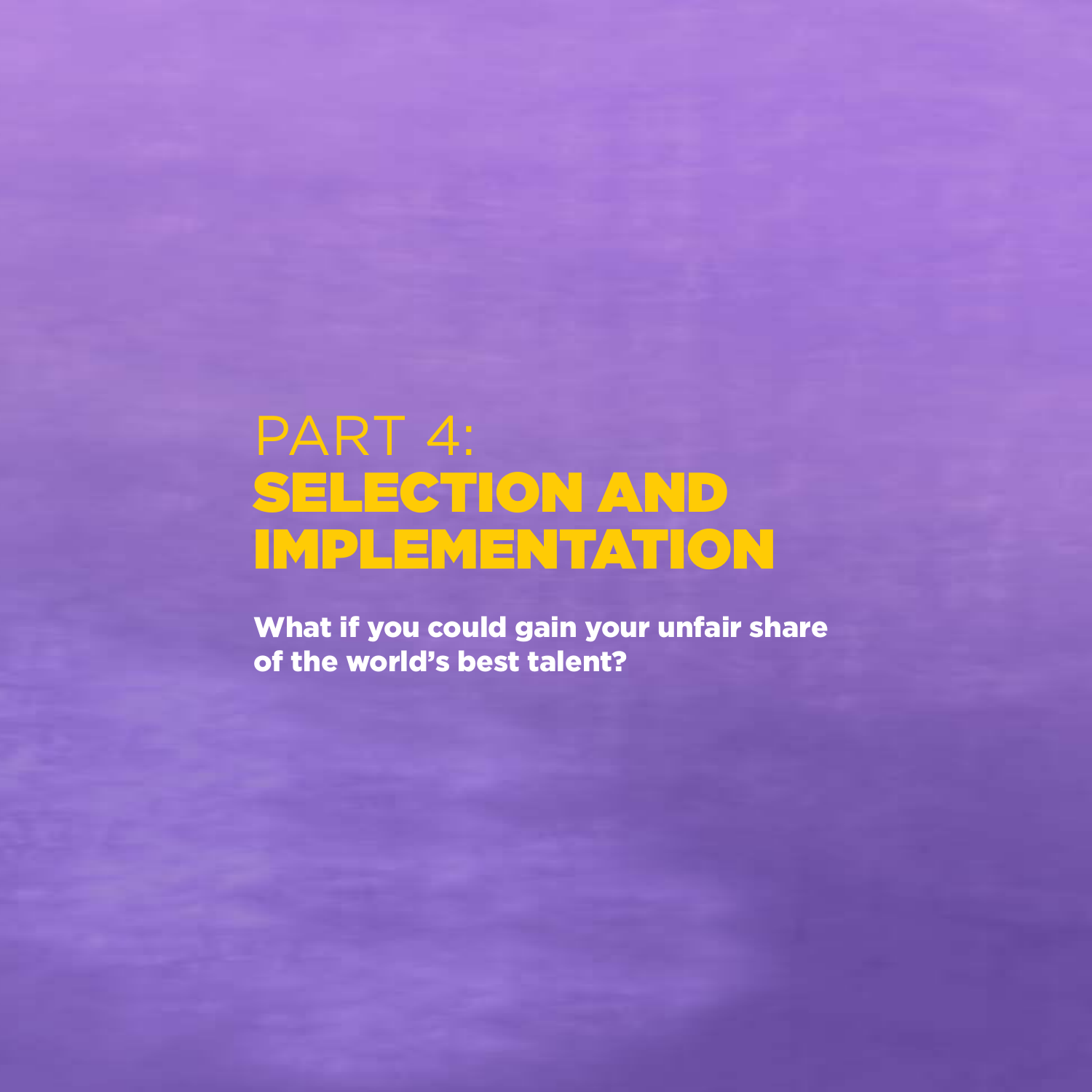### BEFORE YOU START AN RPO PARTNERSHIP

Starting is always the hardest part. Even with RPO.

Unlike contingent staffing and recruitment agencies, engaging an RPO provider requires you to clearly understand the goals you want to achieve, agree to a plan created in partnership with your provider and embrace short- and long-term change. While not always simple, your RPO provider will make this as smooth as possible being consultative and helpful throughout the process. Here are a few of the obstacles you and your provider must overcome sooner rather than later.

#### CLEARLY DEFINE STRATEGIC OBJECTIVES

This is a critical step in any RPO partnership. You must work with your provider to choose a few Key Performance Indicators (KPIs) as the initial focus for the partnership and ensure they align with the overarching goals of your organization.

Your RPO partner will provide helpful advice, but it is important that your executive team and other stakeholders are getting the results they want. For example, if your organization is pushing you to improve Quality of Hire and retention, those are key objectives you should agree to tackle first.

Keep in mind: it is not enough to say you want to improve a metric. You need to set clear expectations about what you will improve – and how you will improve it.

In our Talent Acquisition 360 research, Cielo surveyed stakeholders from nearly 700 organizations around the globe. The results showed that "Delivering Quality **Hires Consistently**" is the most important and desired deliverable from talent acquisition teams (89% of all respondents). This was followed by "**Demonstrating**  $22$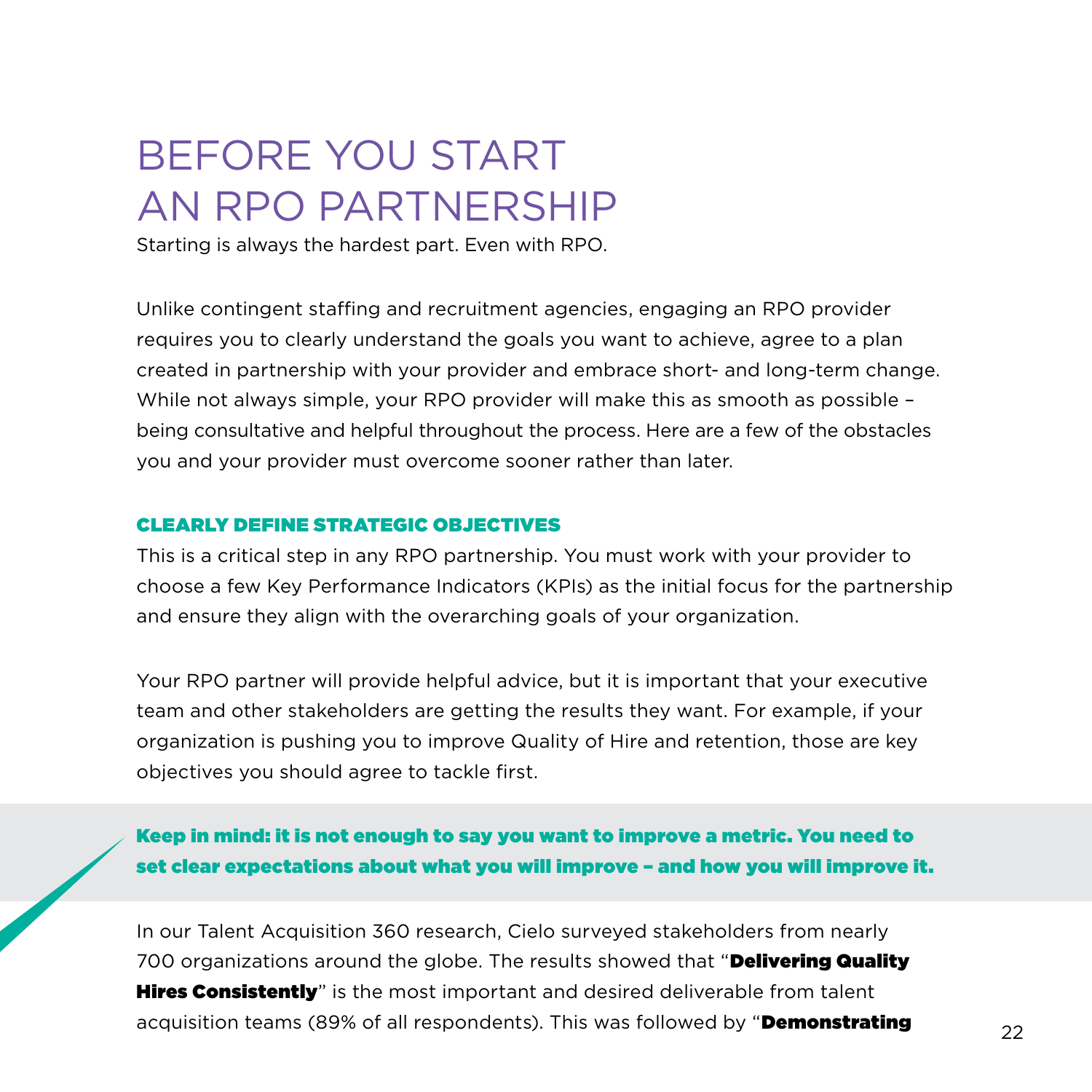Agility to Meet Changing Demands," (85%) and "Innovating to Meet the Demands

of the Business" (84%). Less than half of all stakeholders said their talent acquisition teams were performing well in these areas. If you are unsure what to focus on improving with an RPO partner, look here first.

#### METHODICALLY BUILD THE BUSINESS CASE

Any good RPO provider will take time to consult with you and provide a detailed cost-benefit analysis for your organization. Ideally, you will work with your provider to find this data rather than going it alone. With a data-driven business case in hand, you will be better equipped to articulate the benefits of RPO to Procurement and Finance.

*To help you approach your organization's decision-makers about the benefits of partnering with an external talent acquisition provider, Cielo has developed a resource titled* "*Get It Right to Get Results: Creating the Business Case for RPO.*" *This resource will teach you:*

- *The macro and micro trends leading the movement to RPO*
- *How to define RPO for your business*
- *Questions to ask to prepare your organization for RPO*
- *The financial and operational benefits of RPO*
- *Tips for RPO partnership success*

#### [Download Your Copy Now](http://resources.cielotalent.com/wp-creating-business-case-for-rpo-rsp.html)

#### CHOOSE A STAKEHOLDER TO CHAMPION THE PROCESS

When involving any third party in business decisions, it is essential to have an internal stakeholder who is passionate about the service being provided. This individual should help secure buy-in from executives and rally hiring managers across all functions. It is important that this champion recognizes the effort that will be required to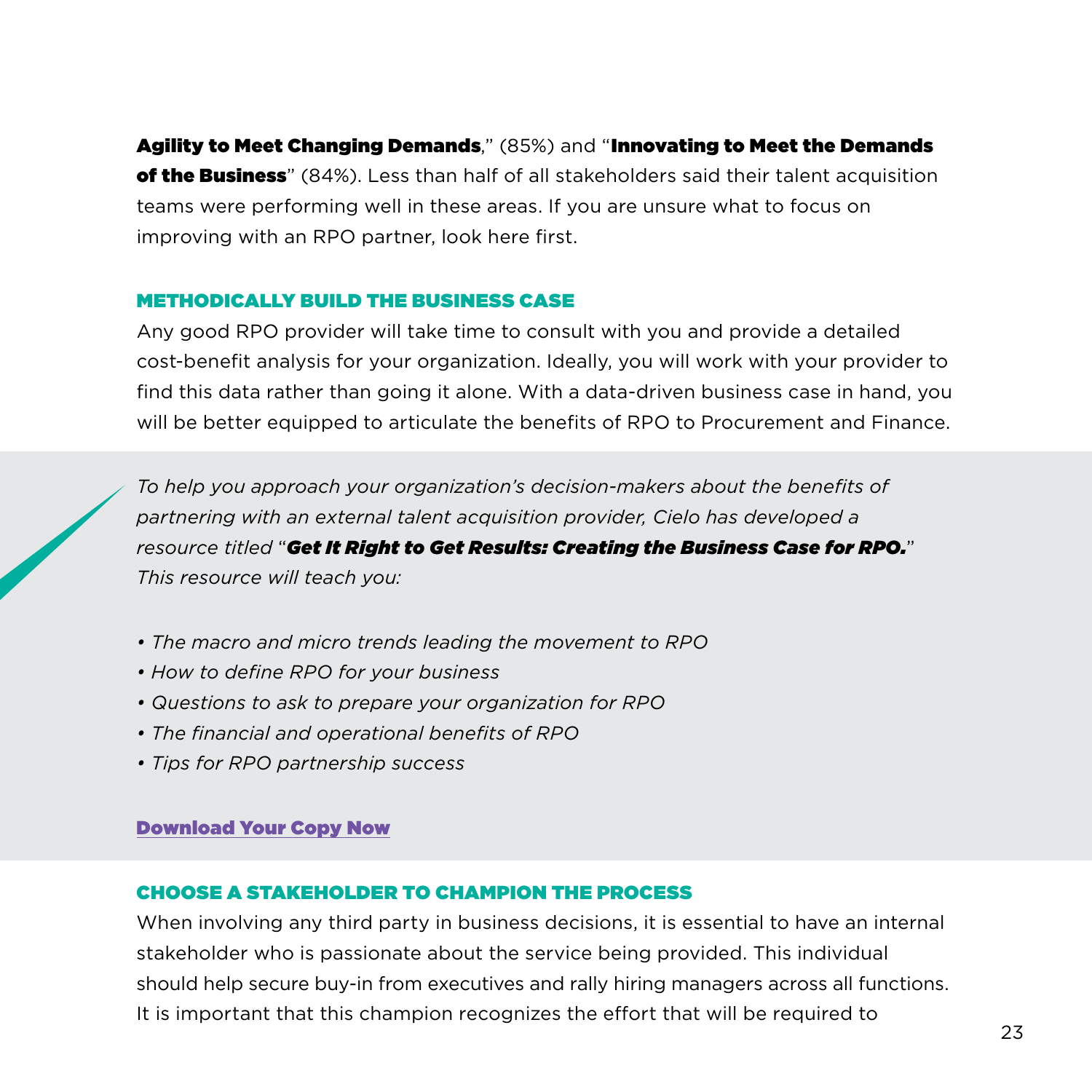affect change, and is willing to work within the organization to support and enable the successful implementation of the RPO solution and ongoing process improvement. You need this person because change is tough. Without a champion to encourage the transformation, it is easy to stick to the status quo even when it is unsustainable.

#### COMMIT TO THE PARTNERSHIP

RPO works best when the provider becomes fully embedded within your organization and culture. There has to be trust and transparency between both groups, complete with accurate metrics, honest discussion and a dedication to mutual success. You cannot arrive at the same destination if you are traveling on routes that go in separate directions.

To help build that trust, governance measures must be put into place. These include verifications of performance as defined by Statements of Work, Service Level Agreements and other contractual provisions. Key operational measures must be tracked and reported, and presented in a strategic and formalized manner during monthly and quarterly program reviews. You must also enact a clear communication plan and change management processes to ensure all parties are on the right path.

#### MAKE SURE IT IS A CULTURAL FIT

Just like the talent you hire, the RPO provider you choose must be a good cultural fit for your organization. Your RPO partner will be working closely with your hiring managers and representing your company to each individual they contact. That is why it is critical you work well with them, and that they are able to perfectly communicate your vision and EVP.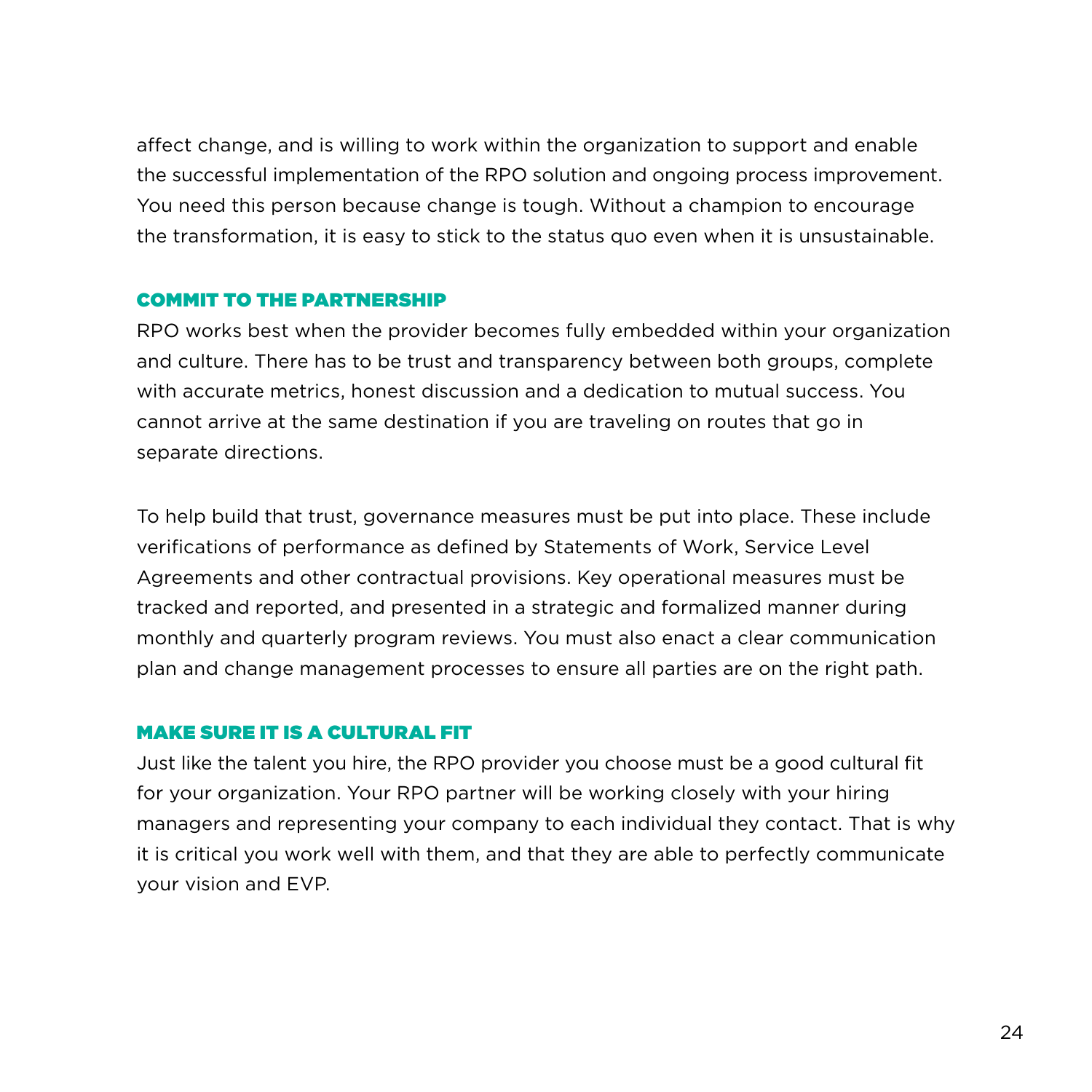## WHAT TO EXPECT DURING IMPLEMENTATION

Each RPO provider is different, and so is each implementation process. Cielo approaches implementation in five stages. Keep in mind that if you partner with us, the steps we take will vary depending on your specific needs.



#### PARTNERSHIP EVOLUTION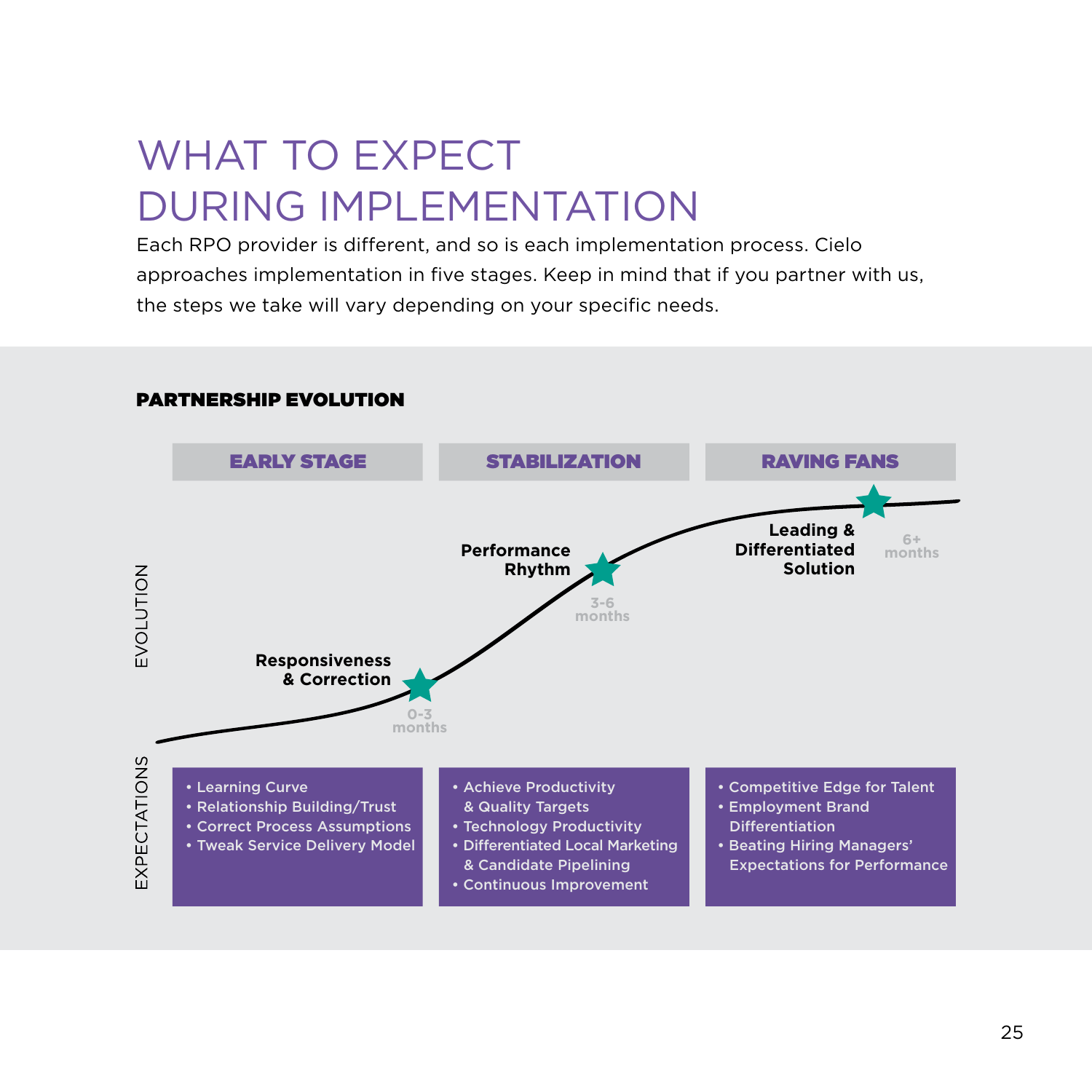#### 1. DISCOVERY

The goal of this phase is to develop a comprehensive understanding of requirements and business drivers. This lets us learn about the standard operating procedures and intricacies of your organization and culture so we can customize a detailed solution in addition to proactively anticipating any issues.

#### 2. DESIGN

This is where we partner to create and approve the process we will take to achieve your business goals. Change management and communication plans are created to ensure all stakeholders are on the same page with the right expectations. Details are brought to life along with the specific handoffs throughout the hiring process. This stage also involves the development of new roles and responsibilities for each team member. We will discuss expectations for the launch, what the transition will look like and agree on key metrics and targets to identify success and ROI.

#### 3. TEST

Here, we will look at the entire lifecycle of the solution and make sure that the original requirements and objectives are met. We also prepare for launch by creating mock scenarios and non-standard circumstances to make sure each component functions correctly. All processes and systems – separately and together – are tested against business requirements to ensure they are sound before launch.

#### 4. LAUNCH

The most critical time in any outsourced talent acquisition program is the program launch, and the most important factors of a successful launch are implementation planning, execution and consensus building. Consensus building involves incorporating the voice of the stakeholders, addressing their concerns and communicating effectively.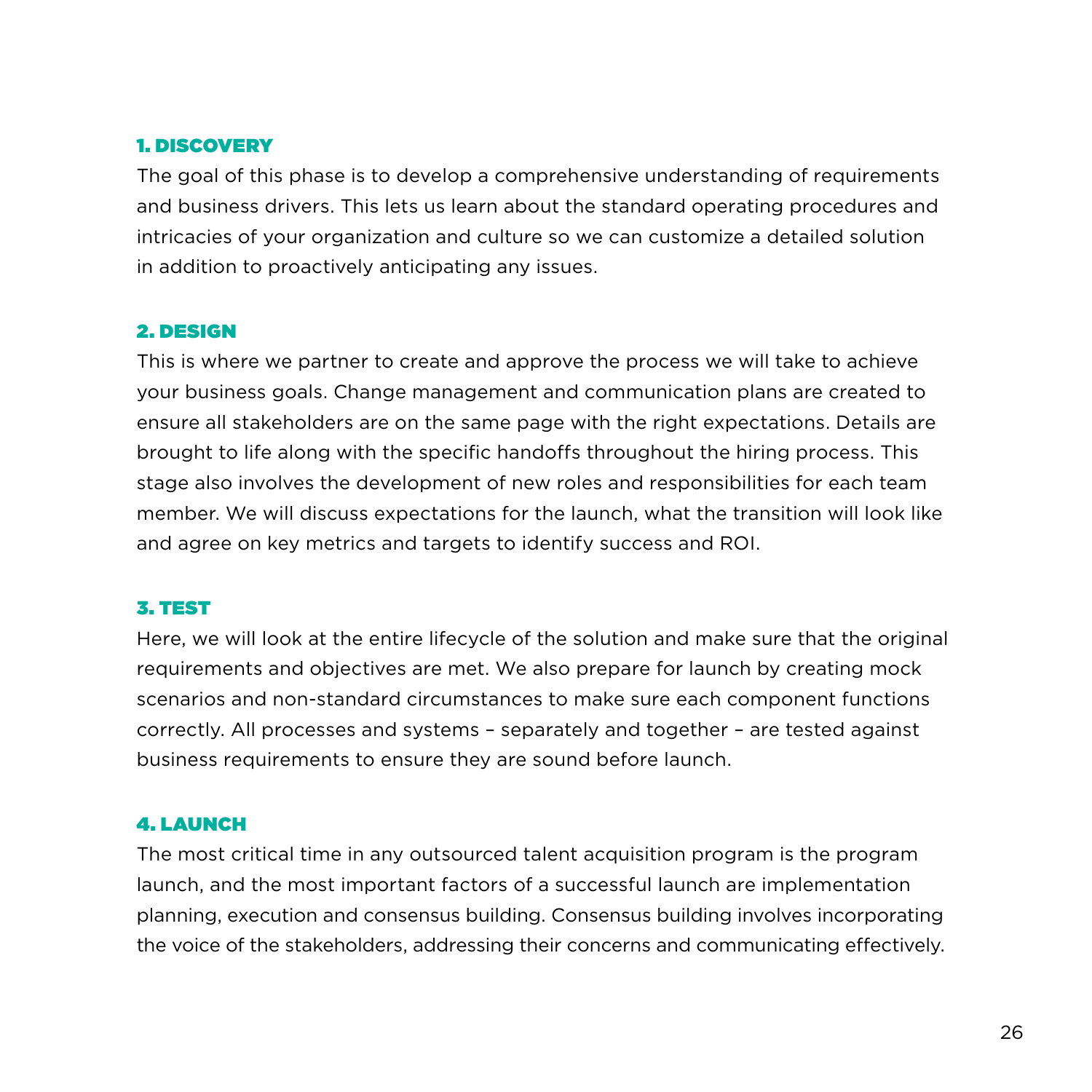This phase is devoted to managing the transition from implementation to service delivery and ensuring it has taken place in its entirety. Special attention is paid to the deployment of people, processes, systems and structures. We also initiate measures and communications to sustain overall program governance and management. Risk assessment, handoff of duties, continued training of the recruitment team and oversight from the implementation resources to ensure consistency and quality also occur.

#### 5. STABILIZE

Stabilization typically occurs 60-plus days post-launch. This is the "business as usual" phase, meaning implementation obstacles have been overcome and enhancements have been made if needed. Service Delivery Leaders take full control of the program, and the day-to-day responsibilities of the program's sponsors on the client side are relaxed.

#### CONTINUOUS IMPROVEMENT AND ONGOING ANALYSIS

In each of our partnerships, we are always on the lookout for process or technology improvements that can impact both cost and performance. Our client services teams routinely evaluate our programs to identify opportunities for optimization and efficiency. During our due diligence, we capture these items so we can bring you additional savings and efficiency.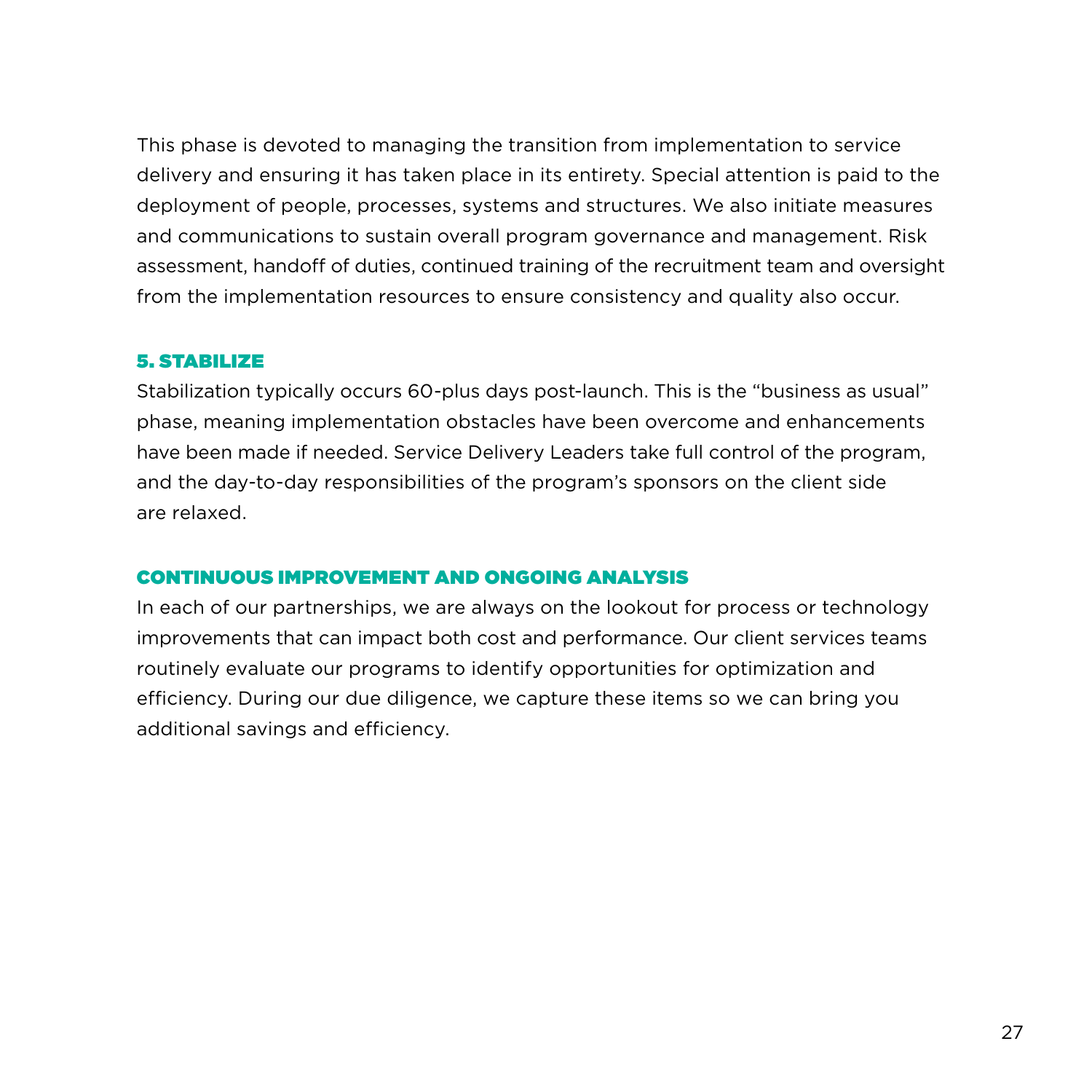## CIELO'S RECRUITMENT PROCESS

Every RPO provider's approach to talent acquisition and solution design varies. As the market leading pure-play provider of RPO, we hold our approach to the highest standards. Remember, each of Cielo's solutions is customized to your unique challenges. This is our guiding approach, not a catch-all methodology.

#### EVOLUTION OF RPO

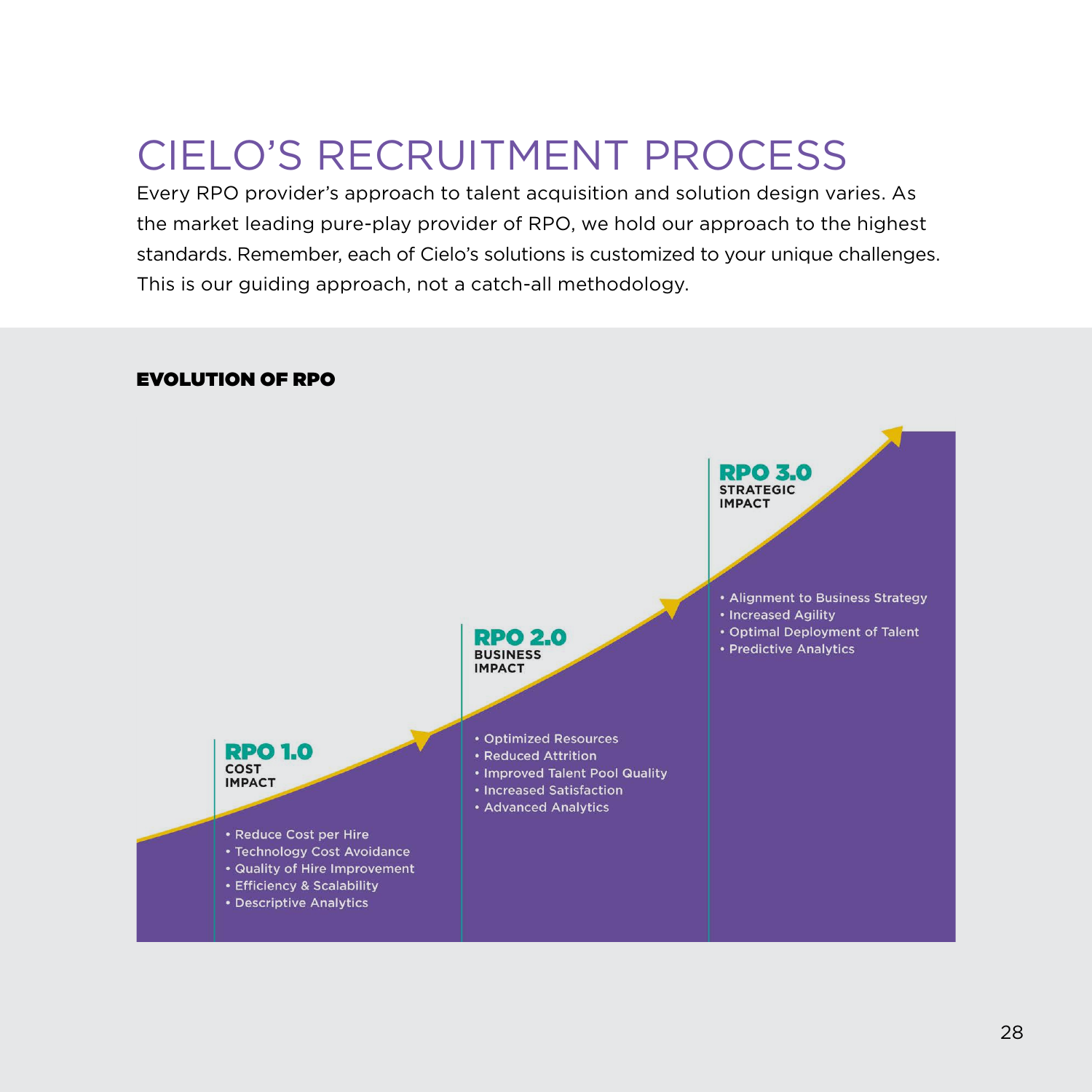#### **STRATEGY**

Strategy is at the core of Cielo's solutions. We start each of our RPO partnerships with a focus on change management through our award-winning implementation team and processes. We gain a deep understanding of "who" your organization is, what is working successfully and what could use improvement. Then we design your custom solution and processes with an eye toward the results they will bring.

When it comes to execution, the strategy starts with our core philosophy we become the talent acquisition department for our clients, or as we like to say – WE BECOME YOU<sup>™</sup>. To accomplish this, each of our teams go through in-depth training that is specifically designed for each client. During this early stage we also work with you to better understand your Employer Value Proposition and how we can be brand stewards, improving your organization's ability to attract top talent.

Once the team is fully integrated into your business, we begin the requisition specific strategy, which includes conducting talent landscape research, based on location, industry, company and position. To fully understand each open position, recruiters will interview the hiring manager who has the opening, develop a clear job description and create a list of requirements the position demands. Each step in Cielo's strategy is thoughtfully considered and executed to ensure the best results for your organization.

#### SOURCING

Customized Recruitment Marketing and Sourcing plans are created for each role, starting with a report that contains statistically reliable projections of the labor supply and pay expectations in a specific geography.

Once this is completed, recruiters begin creating a pool of qualified candidates by implementing the Recruitment Marketing Plan. Each plan contains strategies for attracting both passive and active candidates through channels such as cold-calling,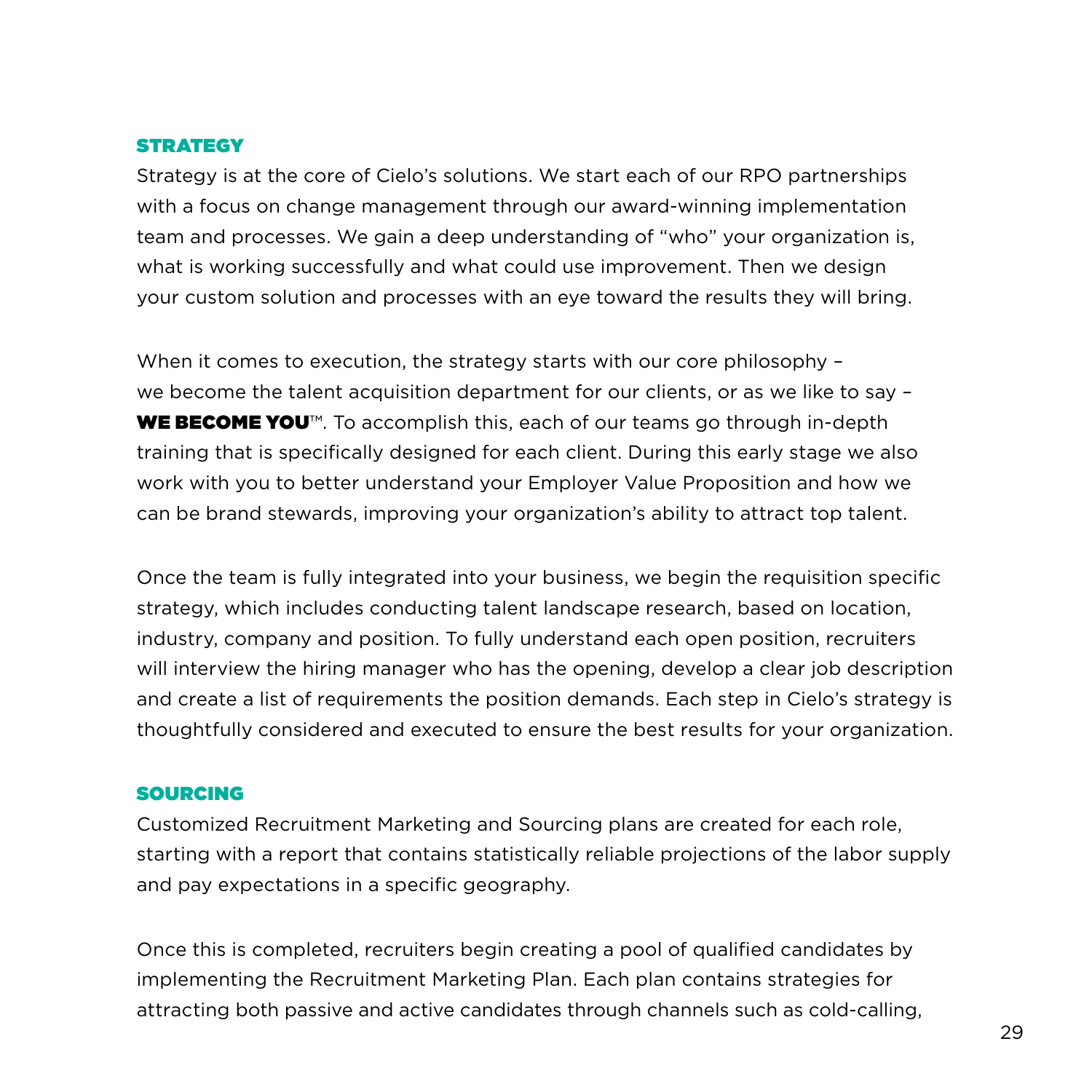industry-specific networking, social, reviewing candidates who apply directly to the job, as well as online job postings and social sourcing. All relevant channels are scoured to ensure your organization finds the best people, no matter where they are.

#### CANDIDATE ENGAGEMENT

Once a pool of qualified candidates is identified, it is critical to get and keep them engaged with your employment brand. Cielo's exclusive SkyRecruit platform is used by Cielo recruiters for their client teams and integrates into how we do all of our work.

SkyRecruit enables each dedicated recruitment team to manage the administrative components and the sourcing of candidates (job boards, resume searches, etc.) more effectively. Self-scheduling, email and SMS campaigning and talent pooling capabilities ensure consistent and brand-compliant communications with desired talent pools.

SkyRecruit is not an Applicant Tracking System (ATS) – it sits alongside your ATS, providing our recruiters with the cutting-edge technologies needed to attract and engage top talent. As an organization, we are ATS agnostic and have extensive experience working with almost all market players. If you do not have an ATS currently, Cielo will happily recommend one based on your specific needs and develop an implementation plan that includes the integration of the new system.

Another way Cielo guarantees a high-tech, high-touch experience is our Impression Center team. The Impression Center is a shared resource that is a seamless extension of our client teams. They are dedicated to immediate availability, single call resolution and process efficiency. The Impression Center leverages phone, live chats, email and social media to engage with candidates for questions such as interview feedback, application assistance and interview logistics when recruiters are unavailable. Our unique high-tech/high-touch blend ensures prospective candidates and hiring managers have an incredible, effortless experience.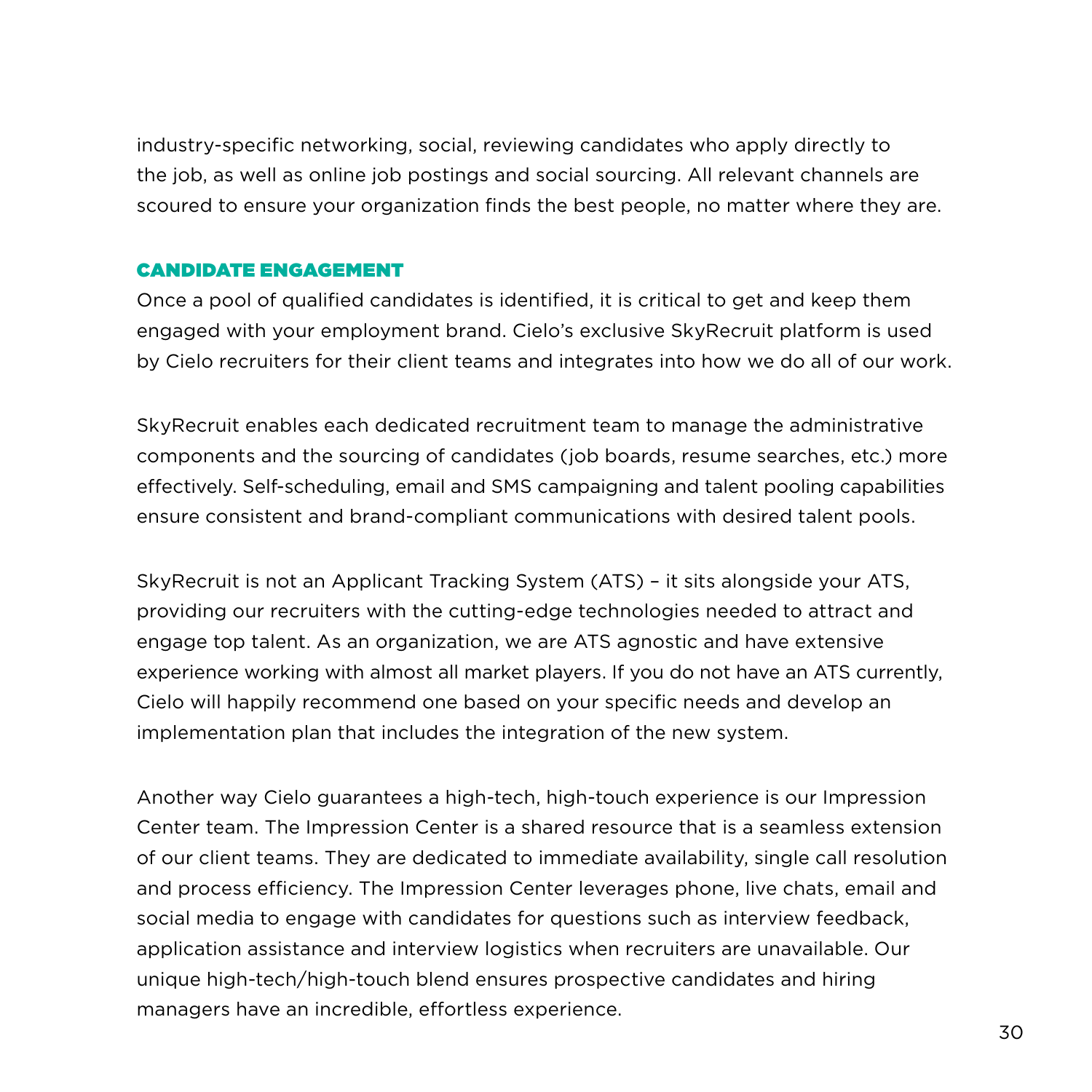#### SELECTION

Once we have identified a narrowed pool of qualified candidates, the recruiter uses a phone interview and pre-approved behavioral interviewing questions to determine which qualified, interested and available candidates to present to the hiring manager. This allows the recruiter to verify that the candidate meets the requirements of the position and is a strong cultural fit. It also saves time and money for your organization, as only the best are sent forward for interviews with hiring managers.

This is also the phase of the process when any required assessments are administered. Cielo is unique in that we are neutral in our integration of assessments. We will work with any provider you currently partner with, or make a recommendation based on our experience.

#### POST-OFFER

Cielo's recruiters continue to partner with their hiring managers throughout the interview process until the ideal candidate is identified and an offer is extended. As soon as a candidate accepts an offer, a Cielo Bridge agent reaches out to the candidate and becomes their single-point of contact – a high-touch concierge through the pre-employment process.

Our post-offer team consists of experts in background verification, reference checking, drug screening and onboarding. Having a dedicated contact helps mitigate new-hire fallout and reduces the time-to-start. Our clearly defined approach ensures compliance and mitigates risk. The team's expertise allows them to take on typical pre-employment tasks so recruiters do not have to. That means the recruiters dedicated to your team are able to spend more time finding quality candidates.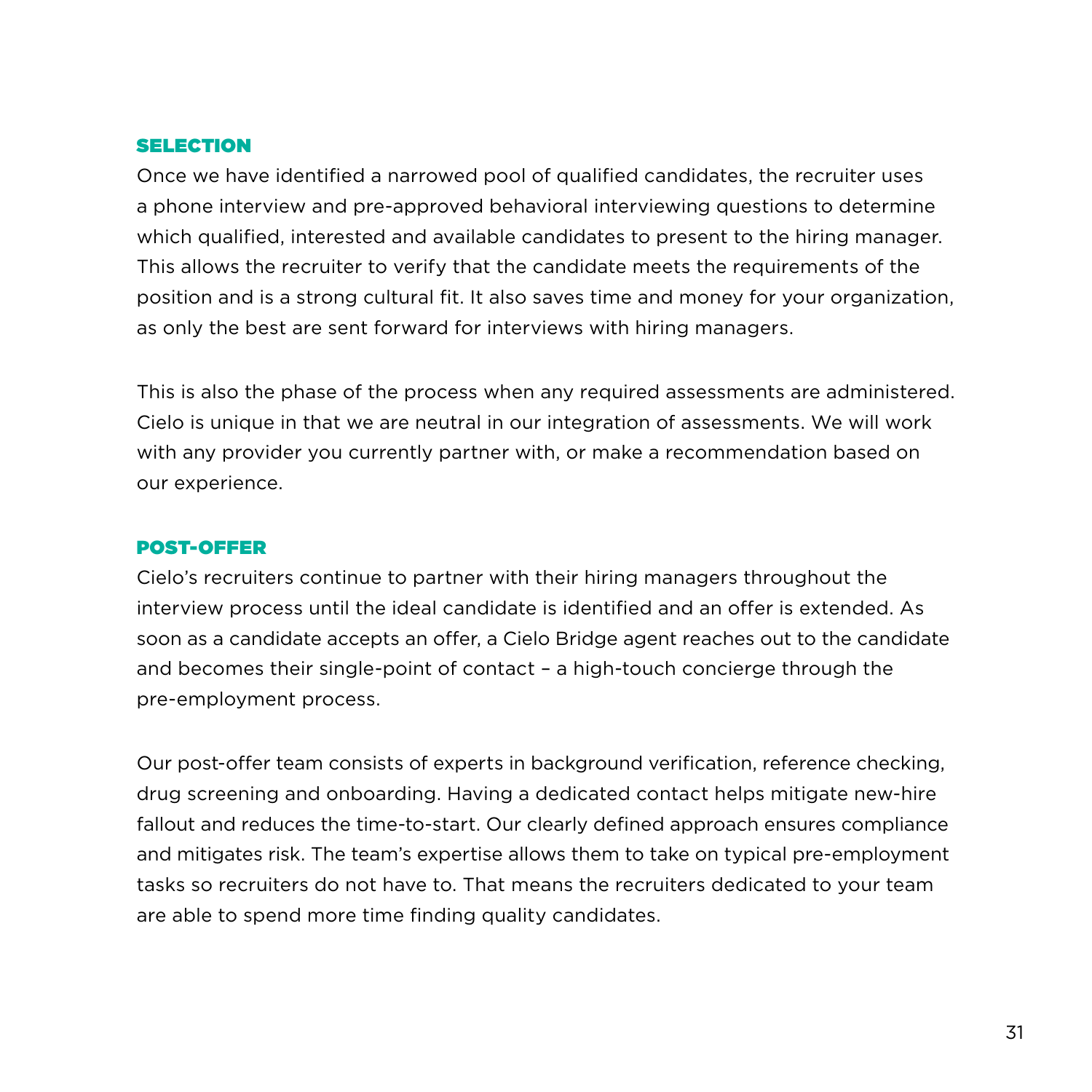# PART 5: THE RESULTS

What if you could optimize the quality, experience and cost of every hire?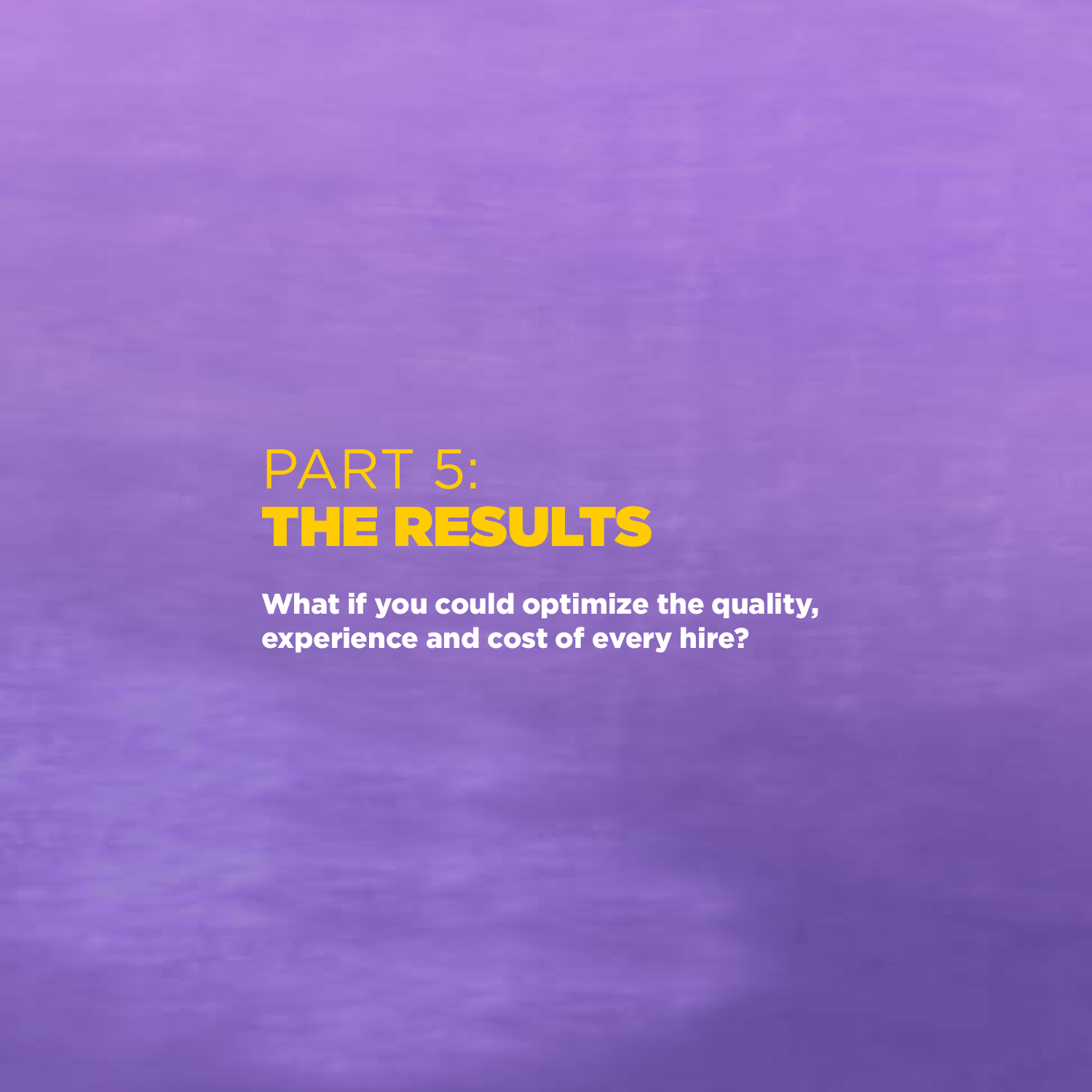## ALL THESE ACTIONS LEAD TO ONE THING. RESULTS.

RPO providers define and measure these results through data and analytics to:

- Provide transparency into all operations
- Use that data for measurement, to take action, make smarter decisions about the program and continuously improve processes and solutions
- Ensure quality in all aspects of the partnership

Desired metrics should be identified with you and based on a mutual understanding of the recruitment strategy, objectives of the talent acquisition function and clear agreement on the measurement of success. Overall program performance is best measured through weekly, monthly and quarterly reporting.

In summary, here are the benefits you should expect from an RPO partnership:

#### **QUALITY**

A primary benefit of Recruitment Process Outsourcing is its ability to source and attract high quality candidates. When you hire phenomenal talent that aligns with your business goals, your organization cannot help but succeed.

*Cielo's Talent Acquisition 360* research showed that 89% of stakeholders view delivering quality hires consistently as their top priority for talent acquisition teams. Your RPO provider will be your strongest ally in the measurement and improvement of this metric.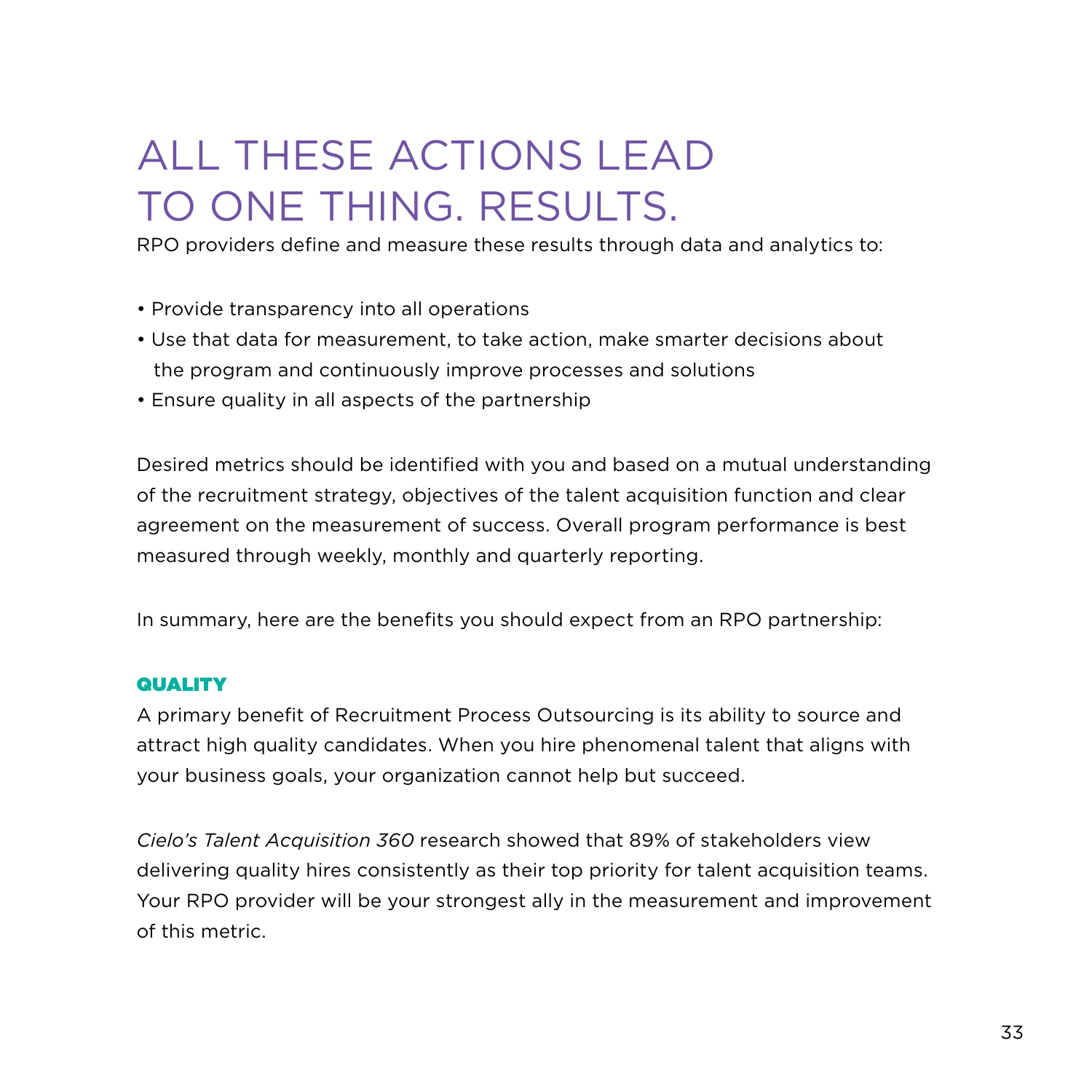#### INDUSTRY EXPERTISE

No one knows your business as well as you do. Even so, it makes sense to find a partner who has a keen understanding of your industry.

An RPO provider with industry expertise will know which candidate is right for the role, as well as their level of compatibility with the wider culture within your organization. A provider with a proven industry track record will give your company a huge edge in the search for, and engagement with, quality talent.

#### COST SAVINGS

Talent Acquisition expenses are typically hidden in cost centers and line items. Among these are recruitment team overhead, agency fees, hiring manager time/salary spent on requisition and candidate work, technology costs, candidate travel and lodging, etc. RPO solutions offer tremendous savings on all of these accounts. It is not unusual to see between 20-30% operational savings. The less immediate benefits of improved hiring cycles, reduced turnover and securing candidates that are a perfect fit professionally and culturally are equally valuable.

#### STAKEHOLDER EXPERIENCE

The stakeholder experience for organizations with a true RPO partnership is second to none. Executives will see the metrics in your Service Level Agreement improving. Hiring managers will have attentive and consultative recruitment experts who are consistently filling requisitions with quality candidates. Talent acquisition leaders will be happier at work, because they know their RPO team will be capable of handling any concerns brought to them by executives and other stakeholders.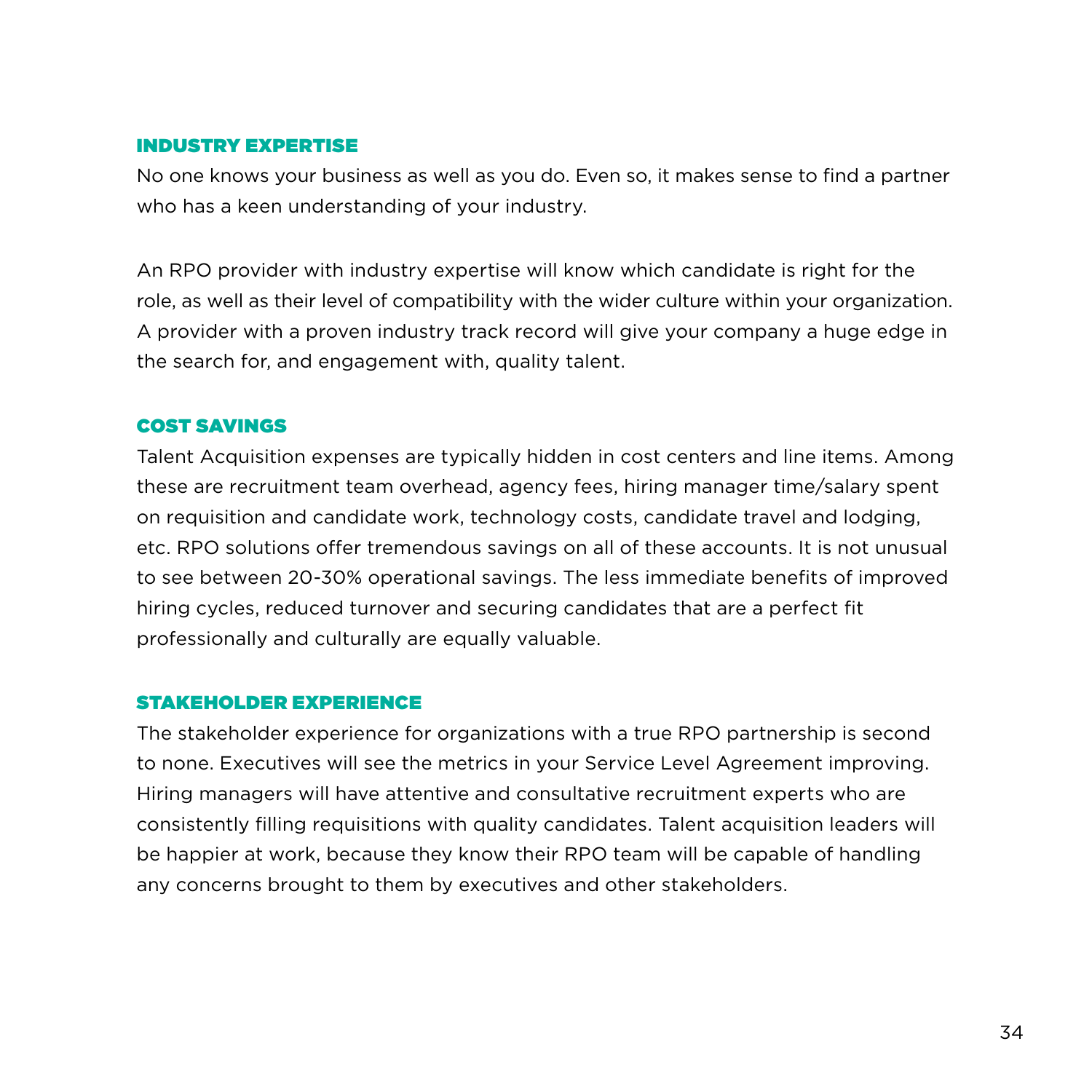#### RESULTS

In addition to a measurable positive impact, true RPO partnership will provide you with peace of mind because of results such as:

- Scalability and flexibility the ability to scale up and down quickly to meet changing demands for hiring volumes
- Improved process effectiveness
- Improved employee engagement from the moment of hire
- Increased strategic focus from liberated hiring managers and HR leadership
- Increased new hire/employee retention
- Ensured compliance and balanced costs
- Preparation for the future through deep talent pools
- Improved time-to-fill cycles and reduced employee turnover that can produce large savings on top of reduced operational costs
- Scale, geographic reach and access to proprietary networks/databases and methodologies
- Powerful talent management tools and technologies
- Reduced (if not eliminated) use of more expensive, third-party contingency firms
- A superior pre-employment experience that preserves and enhances your employer brand by providing a consistent approach to all candidate interactions
- Freedom to focus on other strategic imperatives, with the full confidence that your talent acquisition needs are being met

To tie a bow on the whole thing, take a look at the results below.

Cielo surveyed nearly 700 organizations around the world on 12 key talent acquisition capabilities that high performing organizations consistently exhibit. Organizations with an RPO provider were significantly more satisfied with the performance of their talent acquisition teams, as you can see in the graphic.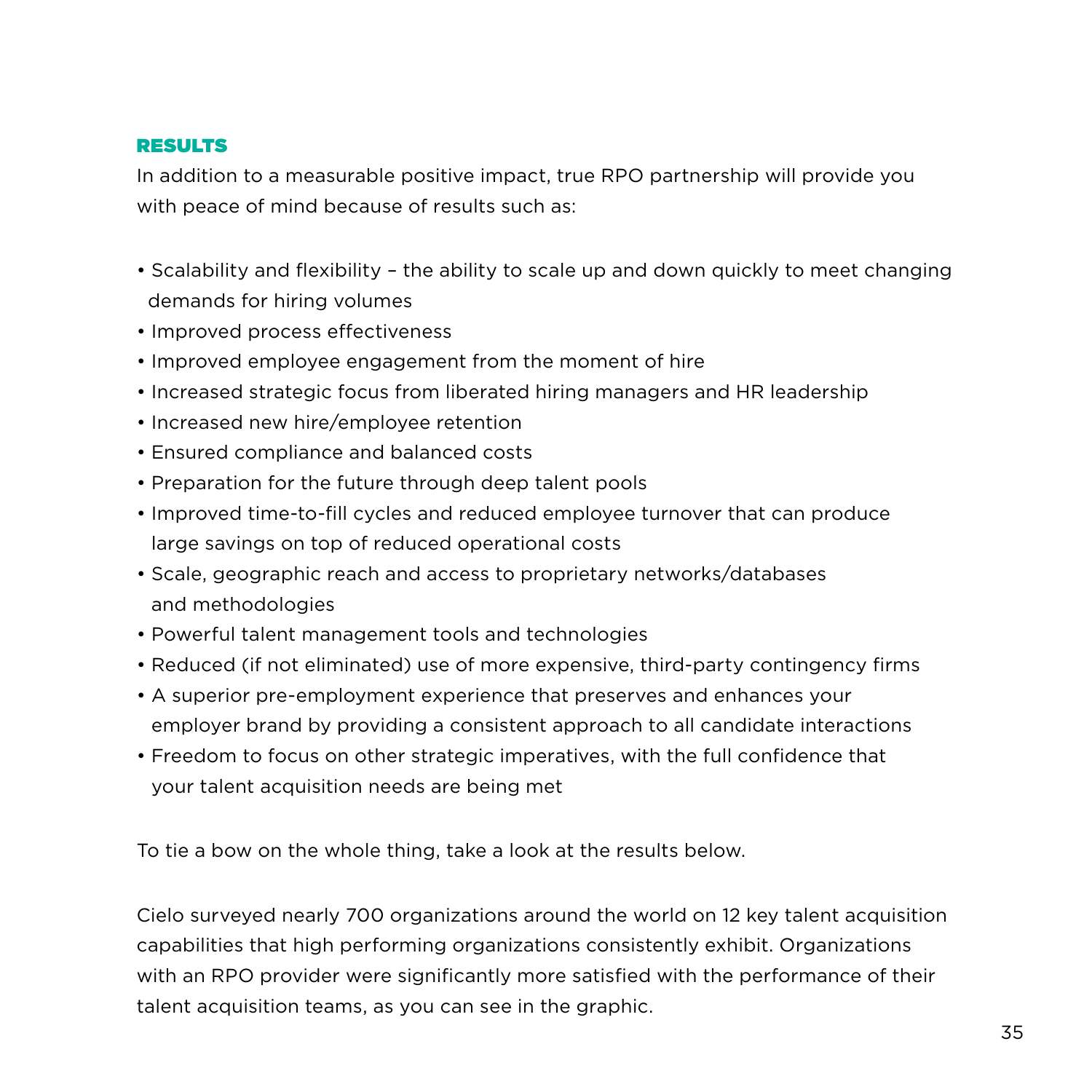#### RPO RESULTS FROM TA 360

**Effectiveness of Talent Acquisition by RPO Utilization** STRATEGIC TALENT ACQUISITION



Source: Cielo's Talent Acquisition 360 Research Report

**Effectiveness of Talent Acquisition by RPO Utilization** CORE TALENT ACQUISITION

To be clear, these results are from organizations utilizing a variety of RPO vendors, not just Cielo clients. The RPO process is transformative, and it achieves significant results for businesses around the globe.

The right RPO provider will put your organization on track to achieve your business goals, whether those goals are new growth, new product launches, new locations or any number of strategic objectives. Get an edge in increasingly competitive markets – and your unfair share of the world's best talent.<br>36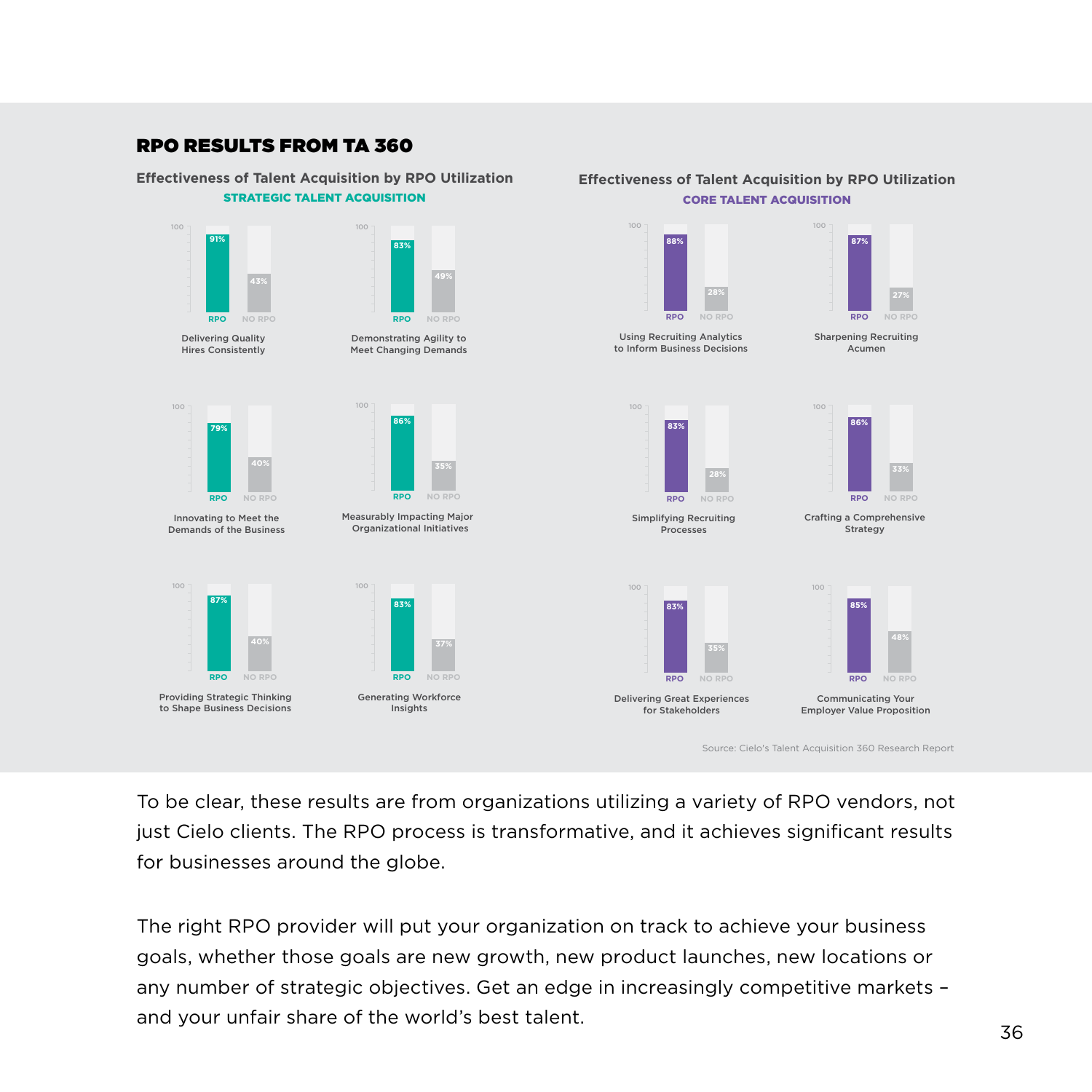# PART 6: CONCLUSION

Are you ready to transform your approach to talent acquisition?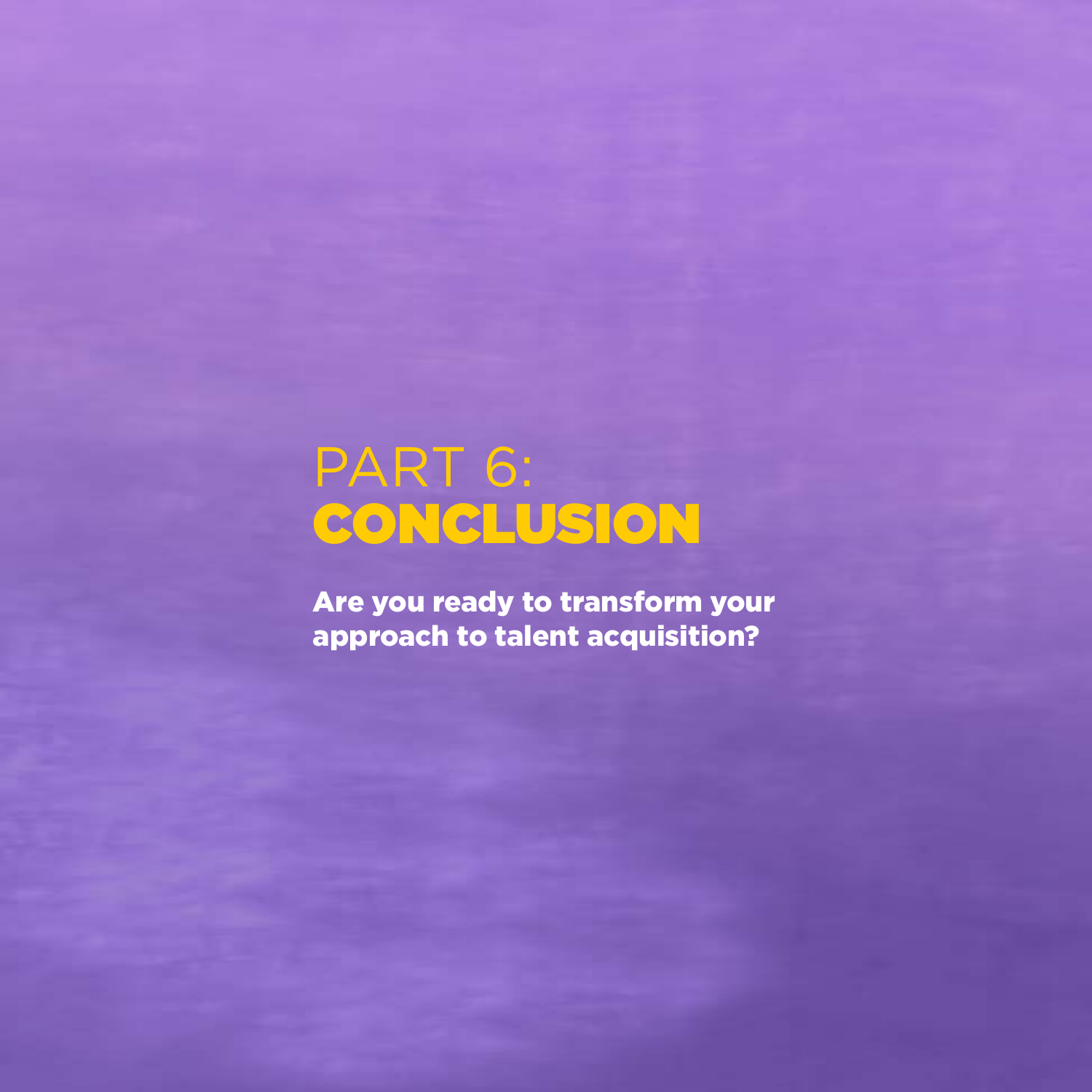## WE WERE BOLD IN CALLING THIS GUIDE DEFINITIVE.

In truth, there is always more to learn about Recruitment Process Outsourcing. The industry is growing at lightning speed, seeking better and more innovative ways to recruit top talent.

The good news is, you stand to benefit from this rapid evolution.

Rather than pour your energy and resources into a process that changes daily, you can partner with a group that is always at the cutting edge. It will improve the quality of your hires, reduce your costs and give you a strategic competitive advantage.

We hope this guide has given you some clarity into the world of Recruitment Process Outsourcing. If you have any questions, we are always happy to answer.

#### [Contact a Talent Acquisition Expert from Cielo.](http://resources.cielotalent.com/contact-us-rsp-lp.html)



Define Your Talent Acquisition Challenges



Partner with an Expert



Achieve Transformational Change



Gain a Strategic Talent Advantage